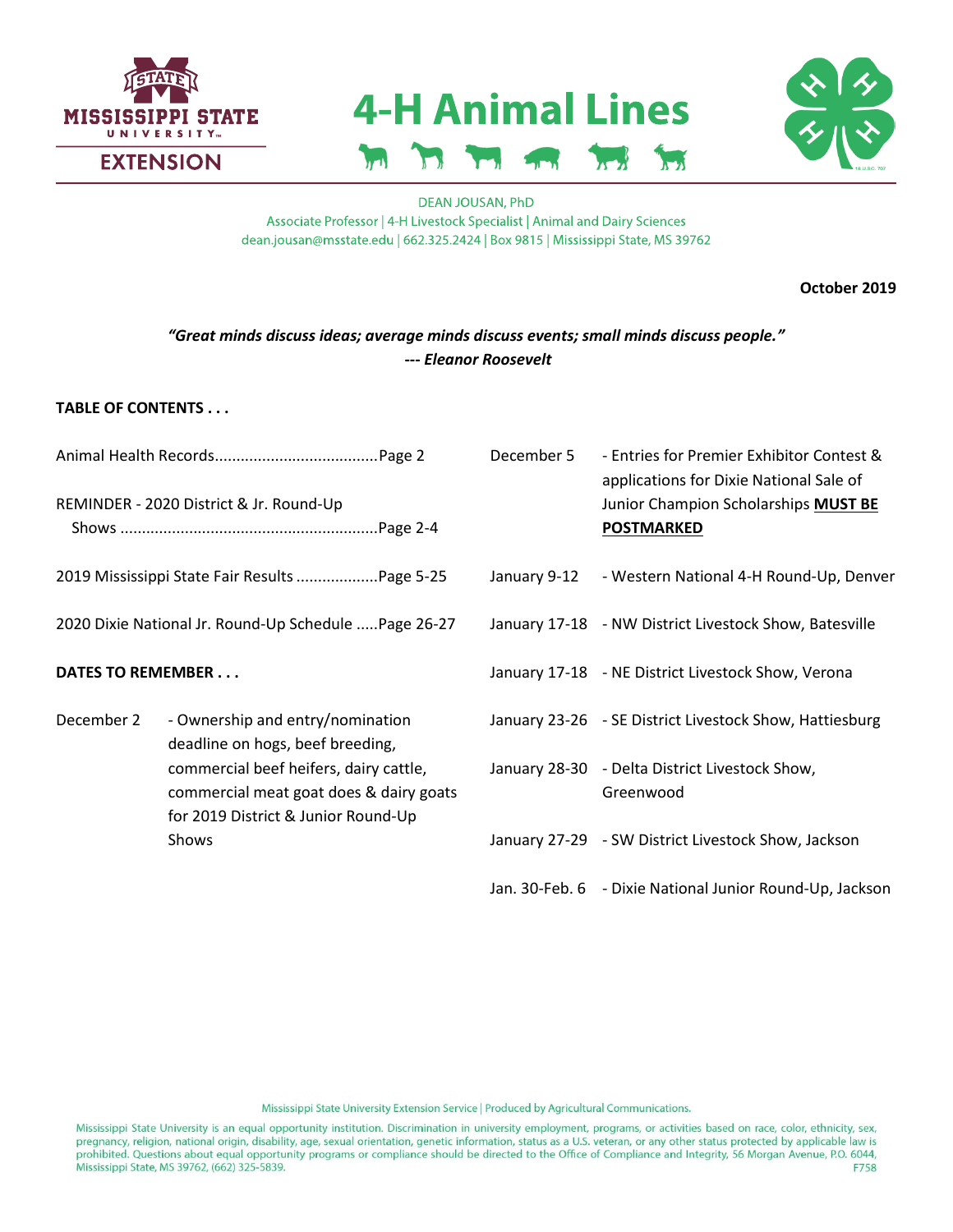# **OFFICIAL HEALTH CERTIFICATE – REMINDER**

An Official Health Certificate with each animal identified will be required on all livestock showing at the 2020 Dixie National Junior Round-Up. This includes all market animals, beef breeding cattle, commercial beef heifers, dairy cattle (purebred and commercial dairy heifers), dairy goats, wether dams, commercial gilts, and commercial meat goat does. Because the market shows are non-terminal, all market animals must be accompanied with an official health certificate obtained from a veterinarian.

# **ANIMAL HEALTH RECORDS/WORKBOOKS**

Exhibitors are required to turn in a completed health record form and workbook for each animal to be shown that lists all medications and treatments received within 60 days prior to the show. Extension agents and FFA advisors – be sure to distribute these health record forms early so exhibitors can keep track of their livestock treatments.

# **REMINDER – 2020 DISTRICT AND JUNIOR ROUND-UP SHOWS!!**

# **PURCHASING PROJECT ANIMALS FOR SPRING SHOWS**

Spring shows will be here soon. Now is a good time to run a final survey of your 4-H'ers to determine if additional purchases are needed and to be locating them. The only ownership deadlines that have passed are for market steers, market lambs and market goats. You have until December 2 to purchase your market hogs, beef breeding animals, commercial beef heifers, dairy cattle, wether dams, commercial gilts, commercial meat goat does and dairy goats. November 30 is also the entry deadline for these livestock.

# **CATTLE REGISTRATION PAPERS FOR JUNIOR SHOWS**

Double check registration papers on breeding beef and purebred dairy to be sure they are in proper order. Now is the time to correct any problems. Remember that papers must be in the exhibitor's name only. Farm names or joint ownership with adults are not acceptable. DON'T ASSUME THAT EVERYTHING IS RIGHT – CHECK!! Papers may be in multiple siblings' names provided they are all 18 years of age or younger.

# **ENTRIES FOR DISTRICT & ROUND-UP SHOWS**

Now is the time to be getting your entries in order. All entries must be turned in to the Extension office by **December 2,**  2019. All original nomination forms must be sent to the ADS Office along with a printout of all entries with the signature of the person in your county with 4-H Livestock responsibilities **verifying** that all entries are complete and accurate.

# **REMINDER: 4-H/FFA MEMBERS MUST BE ETHICS CERTIFIED TO SHOW LIVESTOCK!!**

The 2020 District and Dixie National Junior Round-Up livestock shows will be here soon and the Mississippi Livestock Quality Assurance training for **NEW** exhibitors should be completed by December 2, 2019. Any youth going from a junior (age 8-13) to a senior (age 14-18) will also need to be recertified as a senior. The training is available on the 4-H livestock website. Code of Conduct Forms can be requested from ADS.

# **EXHIBITOR'S AGE FOR DISTRICT LIVESTOCK SHOWS & DIXIE NATIONAL JUNIOR ROUND-UP**

Remember that exhibitor's age will be 8 –18 years of **age as of January 1, 2020**. Agents/Advisors have the responsibility to see that all exhibitors are of the proper age.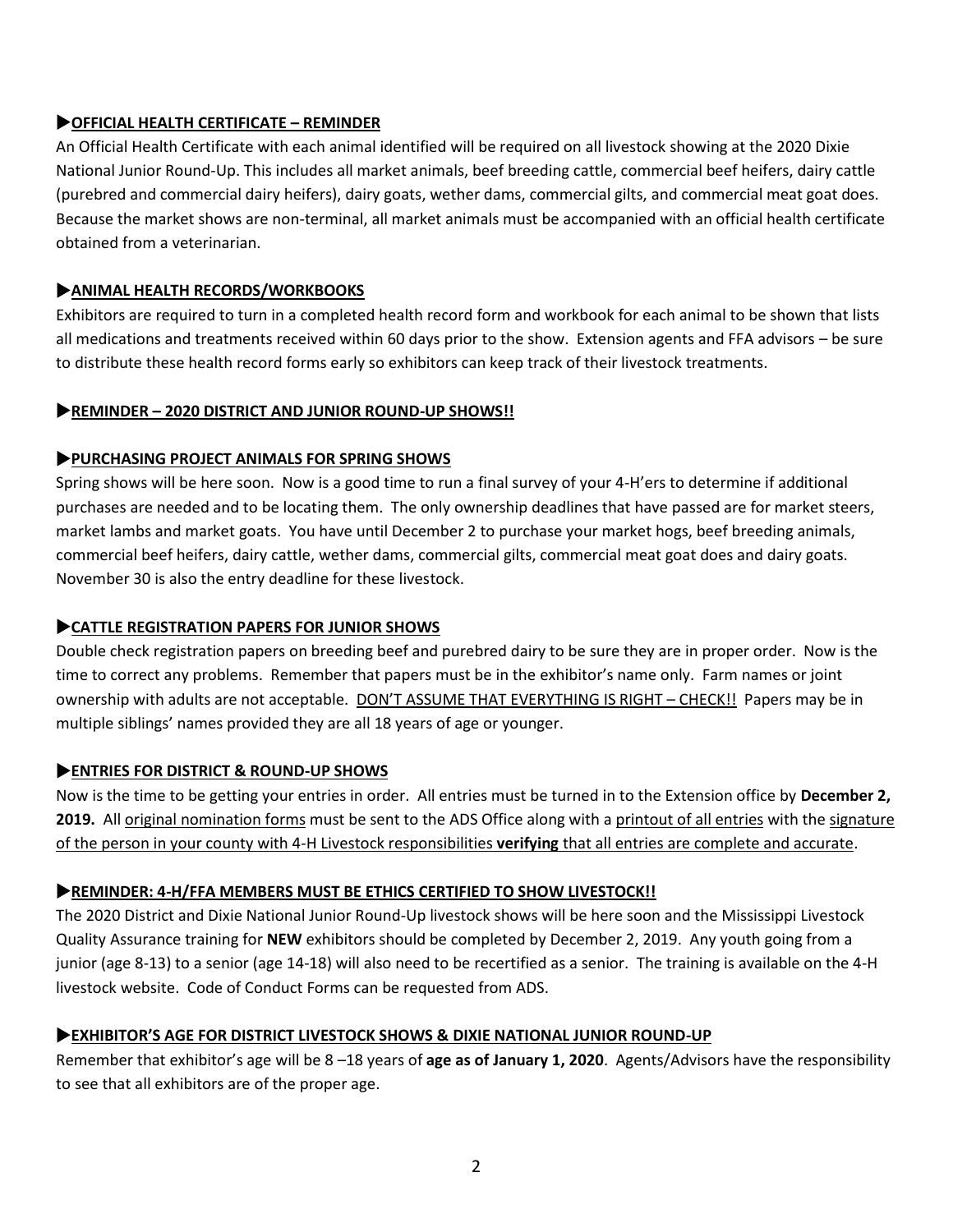The only exception to the eligibility rule is for exhibitors who have not passed his/her 19th birthday before January 1st of the current year and are currently enrolled in high school are also eligible to show. For youth who meet this eligibility criteria, Agents/Advisors will not be able to submit these entries in the online entry system on the Extension Intranet. Instead, these entries need to be mailed to Dean Jousan and clearly marked that the exhibitor's livestock entries need to be inserted manually. I will see that the entries are submitted once an offload of the entry data is received.

## **IMPORTANT RULES TO KEEP IN MIND**

- **1. Animals with pending registration numbers after January 5, 2020, will not be allowed to show at the District and Dixie National Junior Round-Up Livestock Shows unless extenuating circumstances are presented in writing to the Rules Committee within 5 days of the deadline date. Animal registration information will be verified electronically before the shows.** This means if you have exhibitors who nominate any registered animal (beef breeding; purebred dairy cattle; dairy goats) with pending information (name; registration number; etc.) by December 2, the exhibitor must turn in completed registration information to you by January 5 in order to show at the District/DNJR. You will then email the completed animal information to ADS using the same spreadsheet you used back in September.
- **2.** This rule below pertains to some purebred dairy cattle exhibitors: A signed affidavit by the current owner, exhibitor, exhibitors' parent or guardian and Extension Agent or FFA Advisor stipulating to the fact that the exhibitor is in possession and has ownership of the animal for the purposes of showing at any Mississippi Junior Dairy Show for the dates recorded on the affidavit. All other rules concerning possession, housing and care of the animal would still apply as per Mississippi show rules and regulations. A copy of the affidavit and registration certificate must be sent to the ADS by the ownership deadline of December 2. **When junior dairy exhibitors show a purebred dairy animal using the affidavit, they should have the ORIGINAL affidavit and a copy of their dairy animal's registration certificate in their possession.**

# **HOGS SHOWING AT 2020 DISTRICT AND DIXIE NATIONAL JUNIOR ROUND-UP LIVESTOCK SHOWS**

**THE DEADLINE FOR ARRIVAL OF MARKET HOGS, MS BRED BARROWS, AND COMMERCIAL GILTS FOR THE 2020 DIXIE NATIONAL JUNIOR ROUND-UP IS 12 NOON ON THURSDAY, JANUARY 30. THIS DEADLINE IS NEEDED TO START SWINE SHOWMANSHIP ON FRIDAY FOLLOWED BY THE COMMERCIAL GILT SHOW WITH THE MS BRED BARROW AND MARKET HOG SHOWS CONTINUING ON SATURDAY.**

All market hogs, MS Bred Barrows, and commercial gilts for the 2020 District and Round-Up Shows must be nominated and ear tagged by the time of online entry. Below are the deadlines for market hogs and commercial gilts:

December 2, 2019 - Market hog, MS Bred Barrow, and commercial gilt ownership and entry deadline for 2020 District & Round-Up Shows

**Nomination Process for Hogs-** What you must submit for each hog nominated:

- 1. Mail individual nomination form for each hog to ADS Department. Each nomination form must be completed (P.O. Box address is not acceptable for physical location of an animal) and signed by the exhibitor, parent, and supervising Extension Agent or FFA Advisor.
- 2. Official ear tag number each hog must be tagged with official ear tag for 2020 prior to nomination deadline.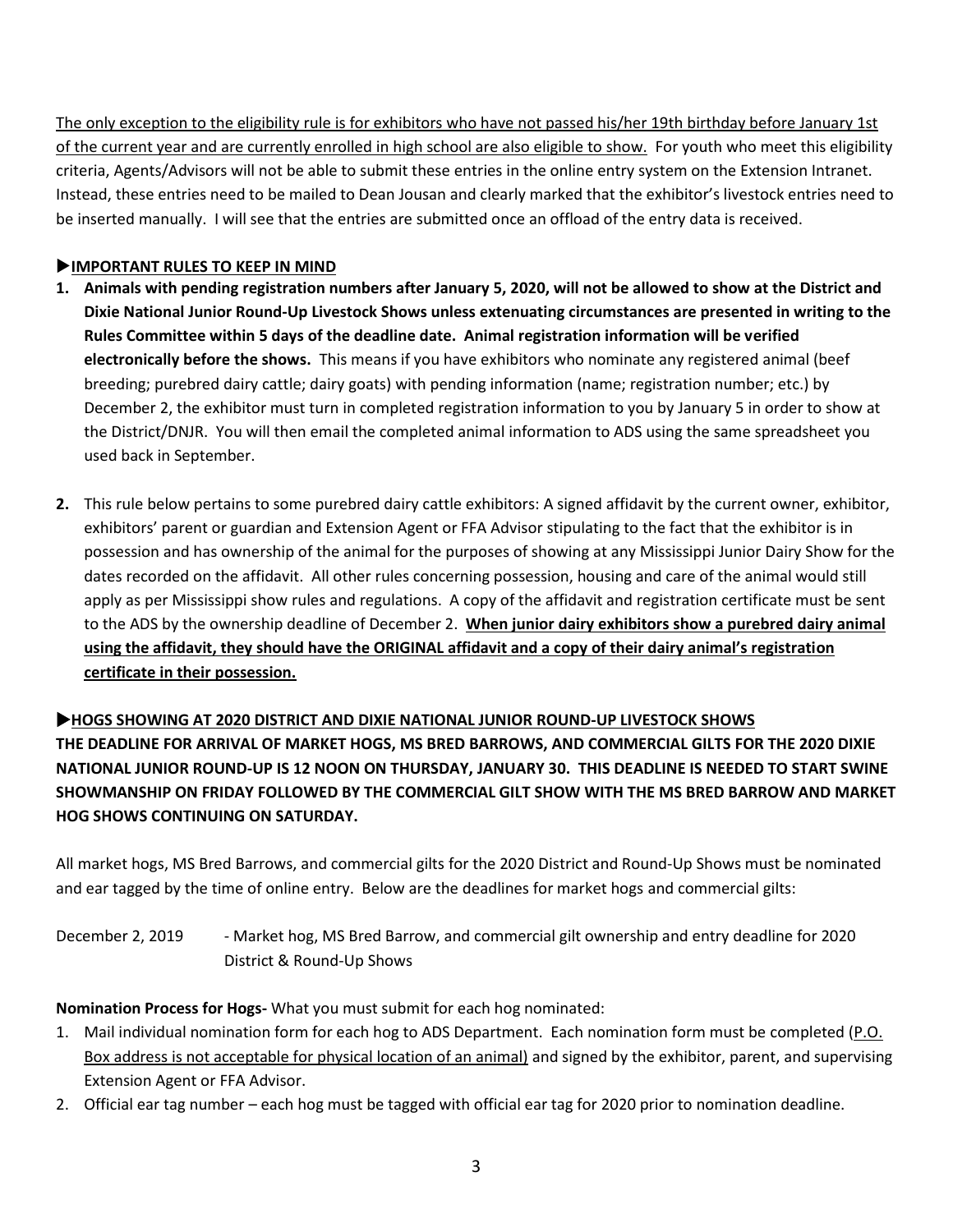- 3. Submit county entries through the Extension Intranet website (should be available by mid-November 2019).
- 4. Keep a hard copy of your entries for your files.

Let hog exhibitors know about these dates and double check with them to be sure your records are in order and that all market hogs are properly entered. Do not send us nomination forms after deadline date. Please do not wait until the last day to take care of this business.

Order form for hog tags and nomination forms for hogs were sent to you earlier. If you failed to get this material, please call my office. County Extension Agents or FFA Advisors must make nominations of hogs for exhibitors under their supervision.

Each hog must have an individually completed nomination form including breed information and signature of the exhibitor, parent, and Extension Agent/FFA Advisor.

## **MARKET STEERS, COMMERCIAL BEEF HEIFERS, COMMERCIAL DAIRY HEIFERS AND MARKET GOATS**

Check with your 4-H'ers who are exhibiting market steers, commercial beef heifers, commercial dairy heifers and market goats about horns. All commercial beef heifers, steers and market goats showing at the District and Dixie National Junior Round-Up Shows must be polled or dehorned, with no scurs or regrowth to exceed 1½ inches above the skin. All commercial dairy heifers must be dehorned. Now is the time to take off the horns or any regrowth to allow for proper healing. Horn length will be checked at all District Livestock Shows.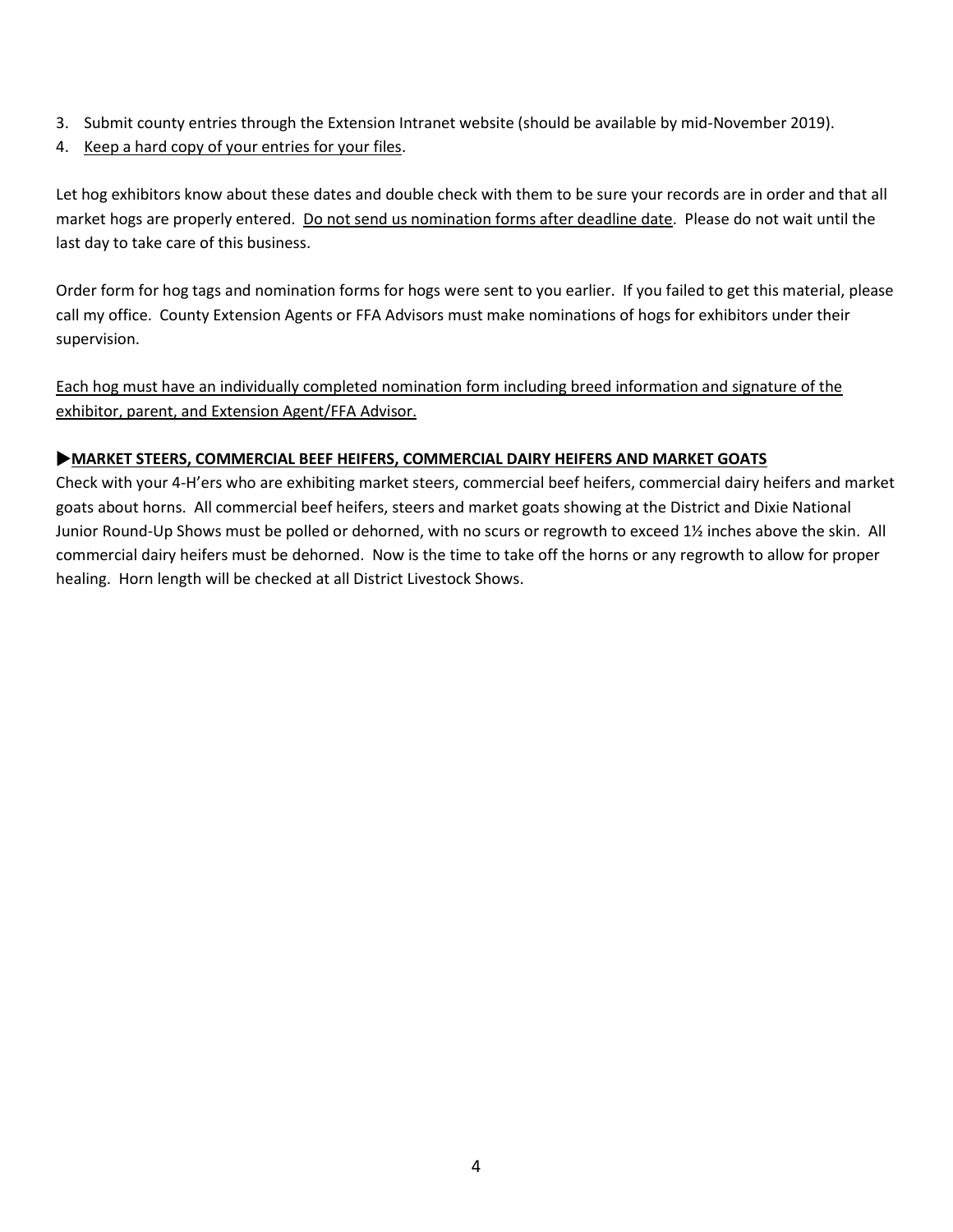#### ▶**2019 MISSISSIPPI STATE FAIR RESULTS**

The 2019 Mississippi State Fair junior livestock shows were outstanding and a showcase for the junior livestock program in Mississippi. Extension agents, FFA advisors, leaders, parents and exhibitors are to be commended on their fine cooperation and dedicated work put into this event to make it successful. Congratulations!

| <b>Contest</b>                      | 2010  | 2011 | 2012  | 2013  | 2014  | 2015  | 2016 | 2017  | 2018 | 2019         |
|-------------------------------------|-------|------|-------|-------|-------|-------|------|-------|------|--------------|
| <b>Beef Breeding</b>                | 442   | 457  | 453   | 490   | 542   | 556   | 546  | 602   | 578  | 545          |
| <b>Commercial Beef Heifers</b>      | 156   | 143  | 158   | 155   | 149   | 158   | 190  | 163   | 177  | 134          |
| <b>Steers</b>                       | 76    | 76   | 89    | 99    | 69    | 59    | 77   | 74    | 70   | 79           |
| Lambs                               | 204   | 181  | 142   | 108   | 113   | 120   | 114  | 102   | 92   | 71           |
| <b>Wether Dams</b>                  | ----- |      | ----- | ----- | ----- | ----- |      | ----- | 23   | 30           |
| <b>Swine</b>                        | 30    | 34   | 31    | 29    | 20    | 42    | 37   | 39    | 24   | 28           |
| <b>Market Goats</b>                 | 198   | 210  | 177   | 142   | 165   | 129   | 140  | 102   | 93   | 110          |
| <b>Commercial Meat Goat Does</b>    | 164   | 203  | 198   | 195   | 177   | 149   | 174  | 140   | 138  | 147          |
| <b>Dairy Goats</b>                  | 113   | 85   | 90    | 60    | 82    | 93    | 121  | 131   | 107  | 119          |
| <b>Purebred Dairy Animals</b>       | 128   | 119  | 104   | 123   | 72    | 122   | 102  | 103   | 130  | 107          |
| <b>Commercial Dairy Heifers</b>     | 12    | 22   | 35    | 31    | 34    | 20    | 13   | 25    | 26   | 25           |
| <b>TOTAL ANIMALS EXHIBITED</b>      | 1523  | 1530 | 1477  | 1432  | 1423  | 1448  | 1514 | 1481  | 1458 | 1395         |
|                                     |       |      |       |       |       |       |      |       |      |              |
| <b>Pretty Cow Contest</b>           | 13    | 21   | 21    | 18    | 17    | 7     | 8    | 10    | 24   | 25           |
| <b>Sweetheart/Princess Contests</b> | 28    | 30   | 23    | 18    | 18    | 32    | 28   | 18    | 15   | 17           |
| Jr. Dairy Cattle Quiz Bowl          | 8     | 10   | 14    | 6     | 4     | 6     | 6    | 4     | 0    | $\mathbf{0}$ |
| <b>GRAND TOTAL PARTICIPATION</b>    | 1572  | 1591 | 1535  | 1474  | 1462  | 1493  | 1556 | 1513  | 1497 | 1437         |

# **Number of Exhibits at the Mississippi State Fair (2010-2019)**

#### **NUMBER OF YOUTH AND LIVESTOCK AT THE MISSISSIPPI STATE FAIR**

| Show                             | $4-H$ | $4-H$          | <b>FFA</b> | <b>FFA</b>     | <b>Total</b> | <b>Total</b>   |
|----------------------------------|-------|----------------|------------|----------------|--------------|----------------|
|                                  | Youth | <b>Animals</b> | Youth      | <b>Animals</b> | Youth        | <b>Animals</b> |
| <b>Beef Breeding</b>             | 230   | 414            | 76         | 131            | 306          | 545            |
| <b>Commercial Beef Heifers</b>   | 88    | 91             | 39         | 43             | 127          | 134            |
| <b>Steers</b>                    | 53    | 52             | 29         | 27             | 82           | 79             |
| Lambs                            | 40    | 62             | 11         | 9              | 51           | 71             |
| <b>Wether Dams</b>               | 14    | 20             | 10         | 10             | 24           | 30             |
| Hogs                             | 24    | 26             | 2          | $\overline{2}$ | 26           | 28             |
| <b>Dairy Cattle</b>              | 40    | 98             | 5          | 9              | 45           | 107            |
| <b>Commercial Dairy Heifers</b>  | 17    | 15             | 7          | 10             | 24           | 25             |
| <b>Market Goats</b>              | 59    | 82             | 23         | 28             | 82           | 110            |
| <b>Commercial Meat Goat Does</b> | 64    | 94             | 33         | 53             | 97           | 147            |
| <b>Dairy Goats</b>               | 41    | 105            | 6          | 14             | 47           | 119            |
| <b>TOTALS</b>                    | 670   | 1059           | 241        | 336            | 911          | 1395           |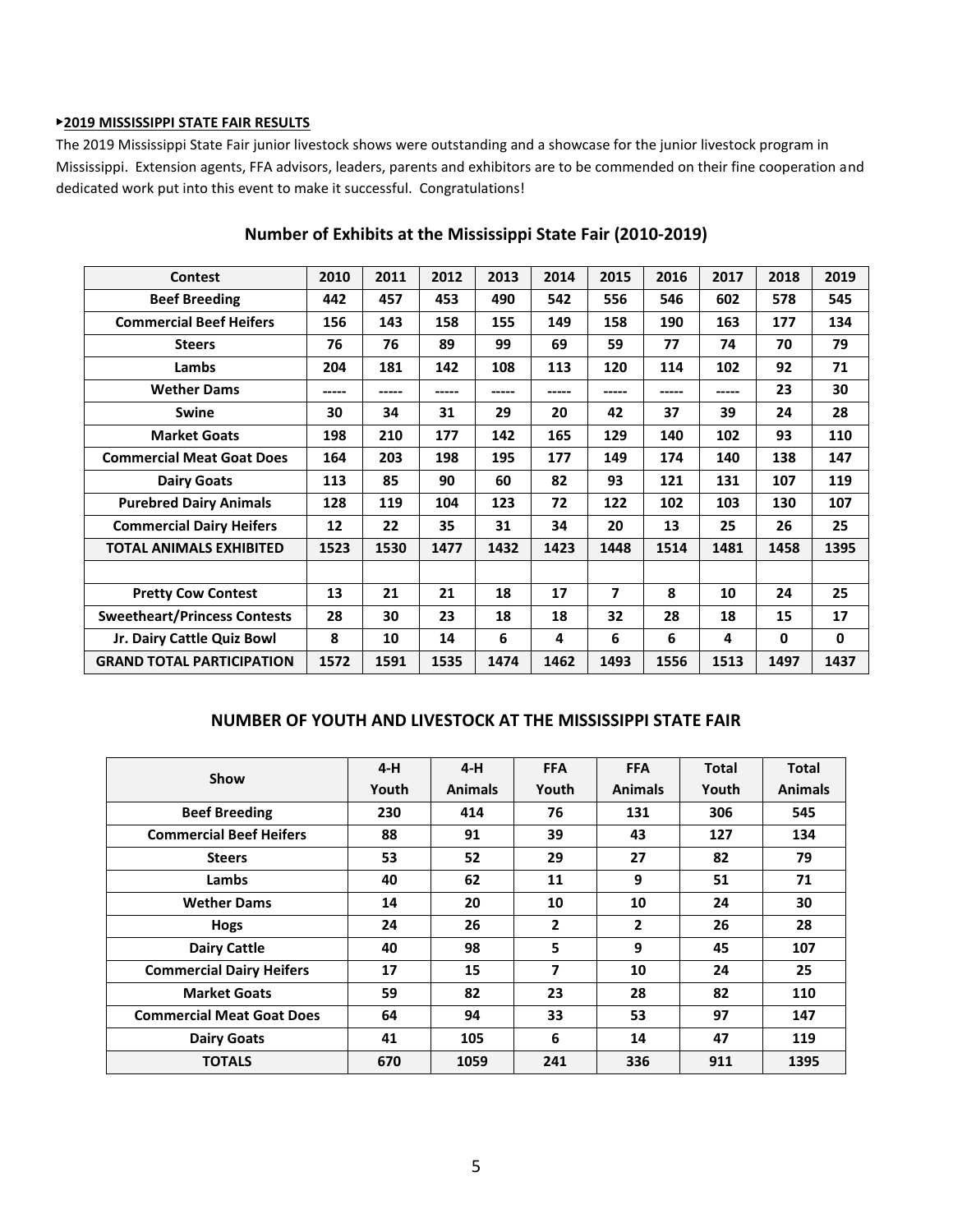## **BREAKDOWN OF THE BREEDS FOR THE FOLLOWING SPECIES:**

| <b>BEEF BREEDING</b>                   |     |     | <b>BEEF COMMERCIAL HEIFERS</b>         |                                        |           |
|----------------------------------------|-----|-----|----------------------------------------|----------------------------------------|-----------|
| 100<br><b>Angus</b>                    |     |     |                                        | <b>American &amp; American Crosses</b> |           |
| <b>Beefmaster</b>                      | 45  |     | <b>English &amp; English Crosses</b>   |                                        | 72        |
| <b>Brahman</b>                         | 59  |     | <b>European &amp; European Crosses</b> |                                        | 22        |
| <b>Brangus</b>                         | 21  |     |                                        |                                        | 134       |
| <b>Charolais</b>                       | 13  |     | <b>LAMBS</b>                           |                                        |           |
| Gelbvieh<br>25                         |     |     |                                        | Shown by weight                        |           |
| <b>Hereford</b>                        | 61  |     |                                        |                                        |           |
| <b>Other Breeds - Brahman</b>          | 16  |     | <b>WETHER DAMS</b>                     |                                        |           |
| Other Breeds - Non-Brahman             | 44  |     | Shown by weight                        |                                        | 30        |
| <b>Percentage Simmental</b>            | 60  |     |                                        |                                        |           |
| <b>Red Angus</b>                       | 32  |     | <b>DAIRY</b>                           |                                        |           |
| <b>Santa Gertrudis</b>                 | 26  |     | <b>Holstein</b>                        |                                        | 37        |
| <b>Shorthorn</b>                       | 15  |     | <b>Jersey</b>                          |                                        | 58        |
| <b>Simbrah</b>                         | 05  |     | <b>Other Purebreds</b>                 |                                        | 12        |
| <b>Simmental</b>                       | 23  |     |                                        |                                        | 107       |
|                                        | 545 |     | <b>COMMERCIAL DAIRY HEIFERS</b>        |                                        |           |
|                                        |     |     | Shown by weight                        |                                        | 25        |
| <b>MARKET HOGS</b>                     |     |     |                                        |                                        |           |
| Lightweight                            | 09  |     |                                        | <b>COMMERCIAL MEAT GOAT DOES</b>       |           |
| Middleweight                           | 10  |     | Lightweight                            |                                        | 29        |
| Heavyweight                            | 09  |     | <b>Light Mediumweight</b>              |                                        | 25        |
|                                        | 28  |     | Mediumweight                           |                                        | 34        |
|                                        |     |     | <b>Light Heavyweight</b>               |                                        | 29        |
| <b>STEERS</b>                          |     |     | Heavyweight                            |                                        | <u>30</u> |
| <b>PROSPECTS:</b>                      |     |     |                                        |                                        | 147       |
| <b>American &amp; American Crosses</b> |     | 12  | <b>DAIRY GOATS</b>                     |                                        |           |
| <b>English &amp; English Crosses</b>   |     | 09  | <b>Alpine</b>                          | Sr. Doe                                | 16        |
| <b>European &amp; European Crosses</b> |     | 16  |                                        | Jr. Doe                                | 24        |
|                                        |     |     |                                        |                                        |           |
| <b>PROGRESS:</b>                       |     |     | <b>AOP</b>                             | Sr. Doe                                | 14        |
| <b>American &amp; American Crosses</b> |     | 15  |                                        | Jr. Doe                                | 18        |
| <b>English &amp; English Crosses</b>   |     | 09  |                                        |                                        |           |
| <b>European &amp; European Crosses</b> |     | 18  | <b>G &amp; RG</b>                      | Sr. Doe                                | 04        |
|                                        |     | 79  |                                        | Jr. Doe                                | 10        |
| <b>MARKET GOATS</b>                    |     |     | LaMancha                               | Sr. Doe                                | 02        |
| Lightweight                            |     | 20  |                                        | Jr. Doe                                | 05        |
| <b>Light Mediumweight</b>              |     | 21  |                                        |                                        |           |
| Mediumweight                           |     | 22  | <b>Nigerian Dwarf</b>                  | Sr. Doe                                | 10        |
| <b>Light Heavyweight</b>               |     | 23  |                                        | Jr. Doe                                | <u>16</u> |
| Heavyweight                            |     | 24  |                                        |                                        | 119       |
|                                        |     | 110 |                                        |                                        |           |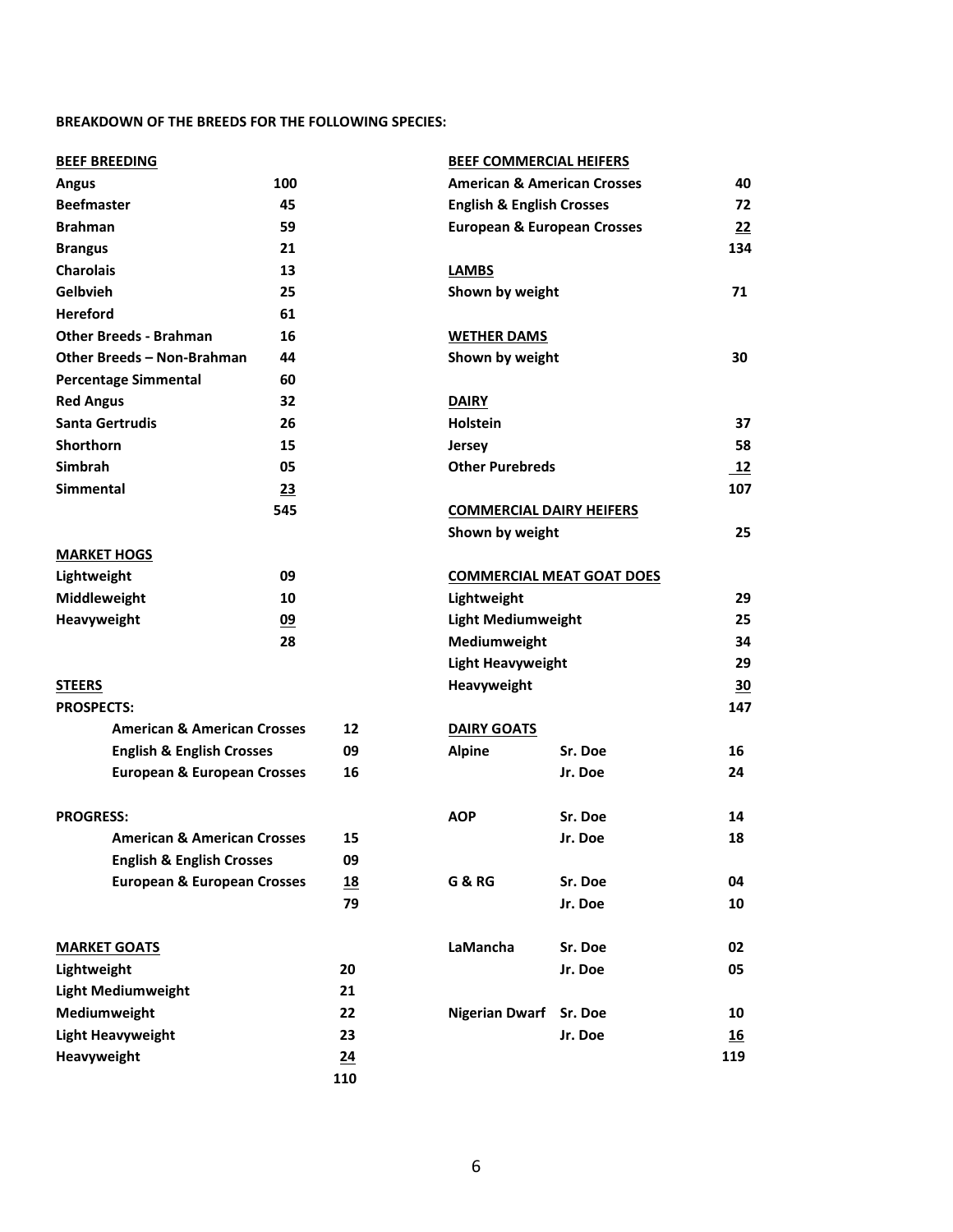#### **BEEF BREEDING**

#### **ANGUS**

Champion Heifer The Rylie/Stran Melancon Theorem Wilkinson 4-H Reserve Champion Heifer The Cooper Cooper The Champion 4-H Champion Bull **Exampion Bull Champion Bull** Haley Walker **Tippah 4-H** Reserve Champion Bull **Reserve Champion Bull** Hagen Hinton **Covington 4-H** 

**BEEFMASTER** Champion Heifer **Amelia Buckley Covington 4-H** Covington 4-H Reserve Champion Heifer **Amelia Buckley** Covington 4-H Champion Bull Amelia Buckley Covington 4-H Reserve Champion Bull **Kylee Alexis Madden** Scott 4-H

**BRAHMAN** Champion Heifer **Asa R. Lee Champion Heifer** Assessment Assessment Assessment Assessment Assessment Assessment Assessment Assessment Assessment Assessment Assessment Assessment Assessment Assessment Assessment Assessment A Reserve Champion Heifer The Covington 4-H Champion Bull Hagen Hinton Covington 4-H Reserve Champion Bull **Ann Rileigh Holder** Ann Rileigh Holder Ann Rileigh Holder Jones 4-H

**BRANGUS** Champion Heifer The McKenna/Dru Prisock The McKenna Champion Heifer New York: New York: New York: New York: New York: New York: New York: New York: New York: New York: New York: New York: New York: New York: New York: New Reserve Champion Heifer The Reserve Champion Heifer Champion Champion Champion Champion Champion Champion Champion Champion Bull Anna Beth/Sy Sullivan Simpson 4-H Reserve Champion Bull **Anna Beth/Sy Sullivan** Simpson 4-H

**CHAROLAIS** Champion Heifer **Beau Parish Clay 4-H** Clay 4-H

**GELBVIEH** Champion Heifer **Browyne Taylor Bain** Panola 4-H Reserve Champion Heifer **Reserve Champion Heifer Kash Witcher** *Kash Witcher* **Panola 4-H** Champion Bull **Nathan Pulliam** Champion Bull Stone Co. FFA Reserve Champion Bull **Reserve Champion Bull** Logan Cushman **Raleigh FFA** 

#### **HEREFORD**

Champion Heifer Rylie/Stran Melancon Wilkinson 4-H Reserve Champion Heifer **Emily/Lauren Akderson** Festival A-H Champion Bull Timber Roberts Forrest 4-H Reserve Champion Bull **Ian/Jacob Johnson** Lincoln 4-H

Reserve Champion Heifer **Beau Parish Clay 4-H** Clay 4-H Champion Bull Haley Walker Tippah 4-H Reserve Champion Bull Wyatt/Ty/Hayden Hodges Tallahatchie 4-H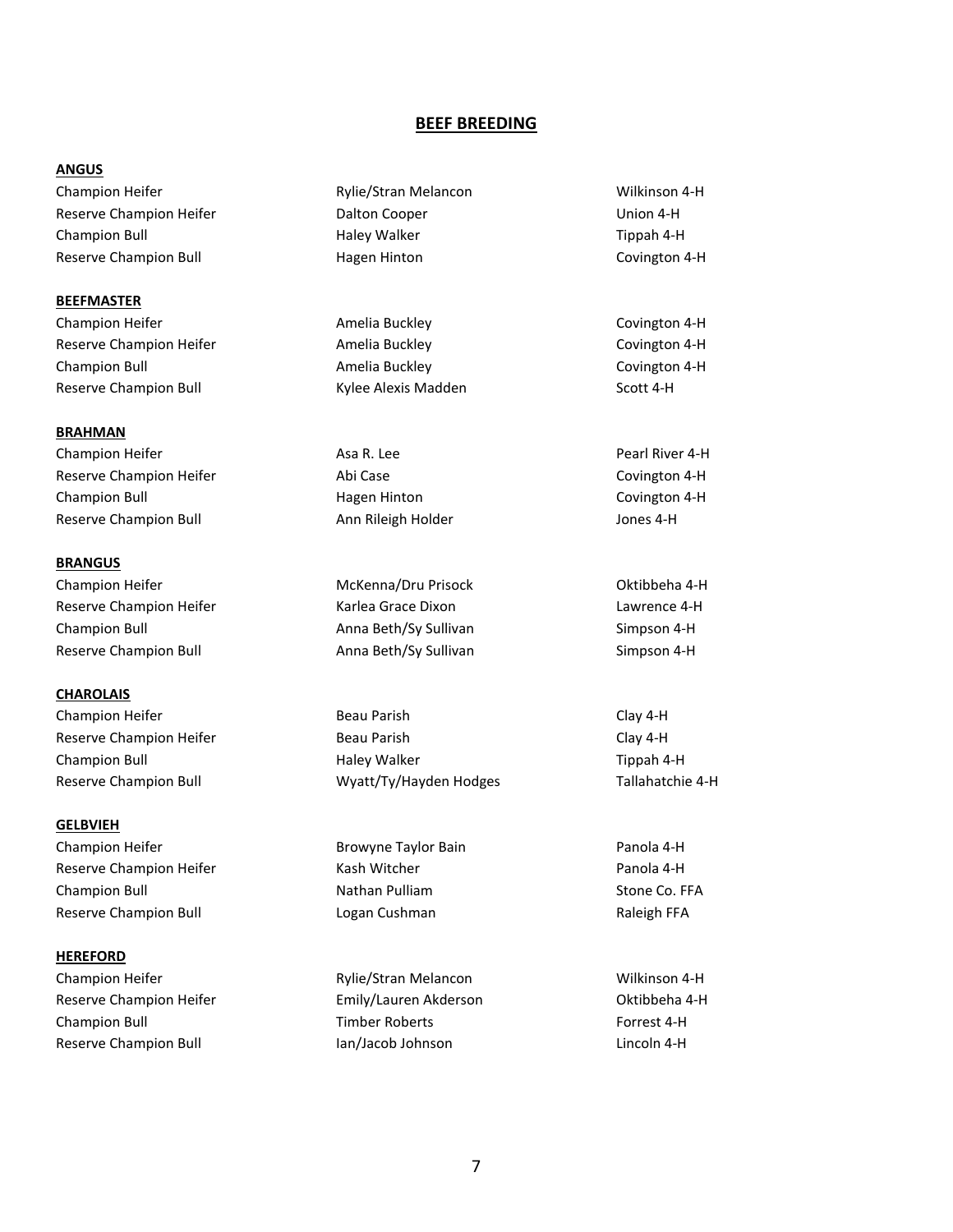#### **BEEF BREEDING**

#### **OTHER BREEDS – BRAHMAN**

Champion Heifer The State of Lenna Fullington Theorem Hinds 4-H Reserve Champion Heifer **Cali Allison** Cali Allison **Pontotoc 4-H** Champion Bull **Anna/Caden Tyson** Franklin 4-H Reserve Champion Bull **Caleb French** Caleb French Neshoba 4-H

#### **OTHER BREEDS – NON-BRAHMAN**

#### **PERCENTAGE SIMMENTAL**

#### **RED ANGUS**

Champion Heifer **Connor Hidalgo** Lee 4-H

**SANTA GERTRUDIS** Champion Heifer **Tommy Dunaway Pontotoc 4-H** Pontotoc 4-H Reserve Champion Heifer The Music Control of the J.D. Chism Champion Heifer Pontotoc 4-H Champion Bull J.D. Chism Pontotoc 4-H Reserve Champion Bull **Reserve Champion Bull Leighton Claire McCulley** Pike 4-H

**SHORTHORN** Champion Heifer Lanie Sutherland Forrest 4-H Reserve Champion Heifer The Conner Boyles Conner Boyles Conner Smith 4-H Champion Bull Charlie Sutherland, IV Forrest 4-H Reserve Champion Bull **Reserve Champion Bull** Paige/Pacey Baucum **Matter** Jones 4-H

#### **SIMBRAH**

Champion Heifer **Ty White** Ty White Mize FFA Reserve Champion Heifer **Abby Tolar** Marion 4-H Champion Bull **Champion Bull** Harlee Brenson Wilson Neshoba 4-H Reserve Champion Bull

Champion Heifer **Randon McDaniel Champion Heifer** Union 4-H Reserve Champion Heifer **Haley Walker** Haley Walker Tippah 4-H Champion Bull **Champion Bull** Mary Katherine Stratton **Lincoln 4-H** Reserve Champion Bull Lainey Claire/Jackson Smith Copiah 4-H

Champion Heifer **Hannah Buse** Hannah Buse **Hannah Buse** Jones 4-H Reserve Champion Heifer **Aaron Fountain** Aaron Fountain Greene 4-H Reserve Champion Bull Lainey Claire/Jackson Smith Copiah 4-H

Reserve Champion Heifer Trey Ladner, III Scott 4-H Champion Bull Alyssa/Kylie Moak Lincoln 4-H/Lawrence FFA Reserve Champion Bull **No. 1988** Jorden Matthew Thornton **Pearl River 4-H** 

Champion Bull Jacob Poynor Independence FFA/Tate 4-H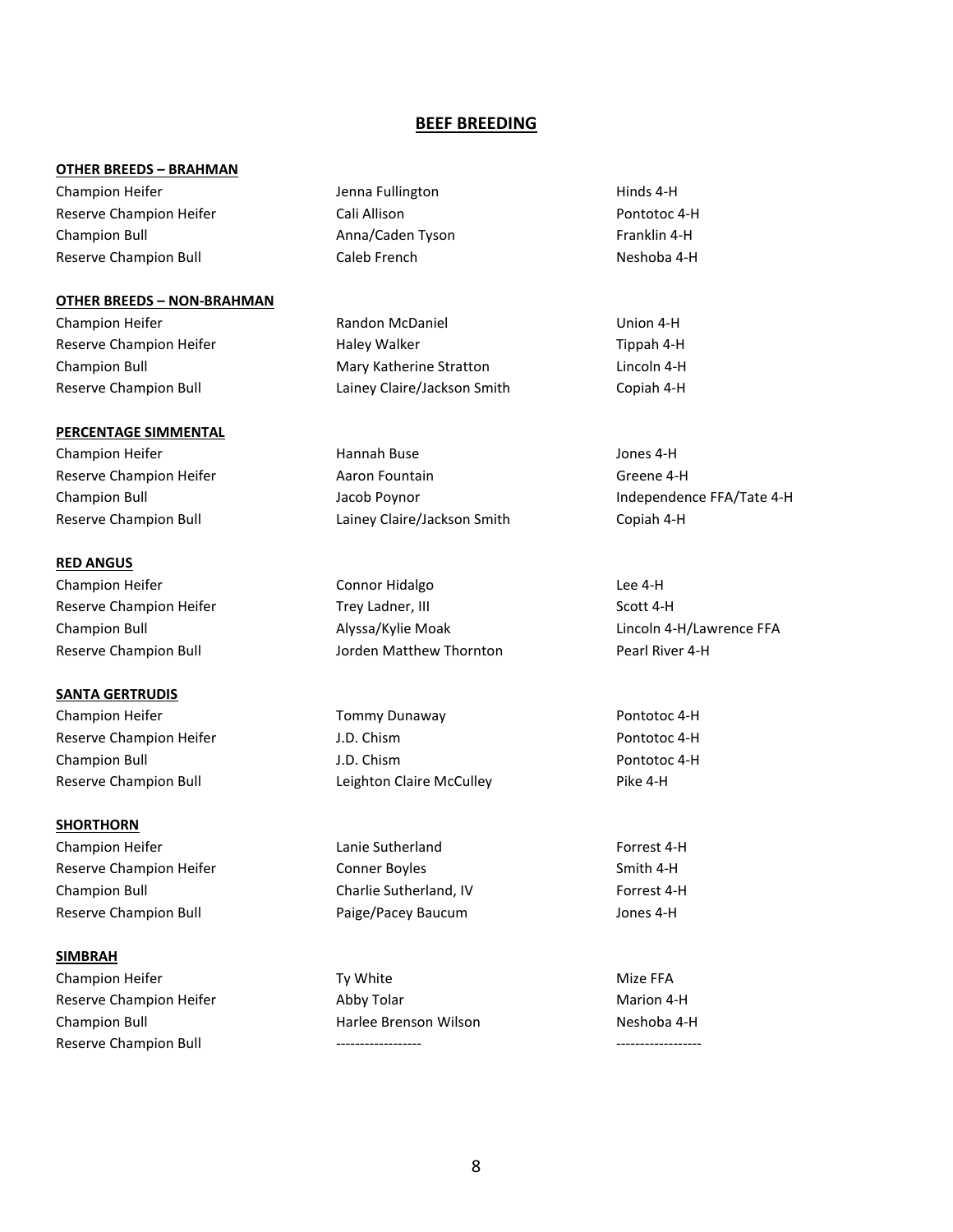#### **BEEF BREEDING**

#### **SIMMENTAL**

Champion Heifer **Bri Fenton** Bri Fenton **Bri Fenton** Jones 4-H/NEJ FFA Reserve Champion Heifer Tripp McGee Newton 4-H Champion Bull Jacob Poynor Tate 4-H Reserve Champion Bull **Reserve Champion Bull** Pearce Edwards **Holmes 4-H** 

**AWARD EXHIBITOR BREED COUNTY SUPREME CHAMPION HEIFER** Hannah Buse Percentage Simmental Jones 4-H **RESERVE SUPREME CHAMPION HEIFER** Amelia Buckley Beefmaster Beefmaster Covington 4-H **BEST 5 HEAD – BEEF HEIFER** Rylie/Stran Melancon Angus Wilkinson 4-H **BEST 5 HEAD – BEEF HEIFER** Asa Lee Brahman Brahman Pearl River 4-H **BEST 5 HEAD – BEEF HEIFER** McKenna/Dru Prisock Brangus Oktibbeha 4-H

**AWARD EXHIBITOR BREED COUNTY SUPREME CHAMPION BULL** Haley Walker Angus Angus Tippah 4-H **RESERVE SUPREME CHAMPION BULL** Amelia Buckley **Beefmaster** Beefmaster Covington 4-H **BEST 5 HEAD – BEEF BULL** Jacob Poynor Percentage Simmental Independence FFA/Tate 4-H **BEST 5 HEAD - BEEF BULL Hagen Hinton** Brahman Covington 4-H **BEST 5 HEAD – BEEF BULL** Jacob Poynor Simmental Independence FFA/Tate 4-H

## **COMMERCIAL BEEF HEIFERS**

# **AMERICAN AND AMERICAN CROSSES** Champion **Champion** Covington Amelia Buckley **Covington 4-H** Covington 4-H Reserve Champion **Reserve Champion Rylie/Stran Melancon Reserve Champion 4-H ENGLISH AND ENGLISH CROSSES** Champion Karlea Grace Dixon Lawrence 4-H Reserve Champion **Braden/Mallory/Maggie Duncan** Simpson Co. Vo-Tech **EUROPEAN AND EUROPEAN CROSSES**

Champion Jolene Sexton Webster 4-H

Reserve Champion **Newton Co. FFA** Drew/Russ Wagner Newton 4-H/Newton Co. FFA

**SUPREME CHAMPION COMMERCIAL BEEF HEIFER** Amelia Buckley Covington 4-H **RESERVE SUPREME CHAMPION COMMERCIAL BEEF HEIFER** Rylie/Stran Melancon Wilkinson 4-H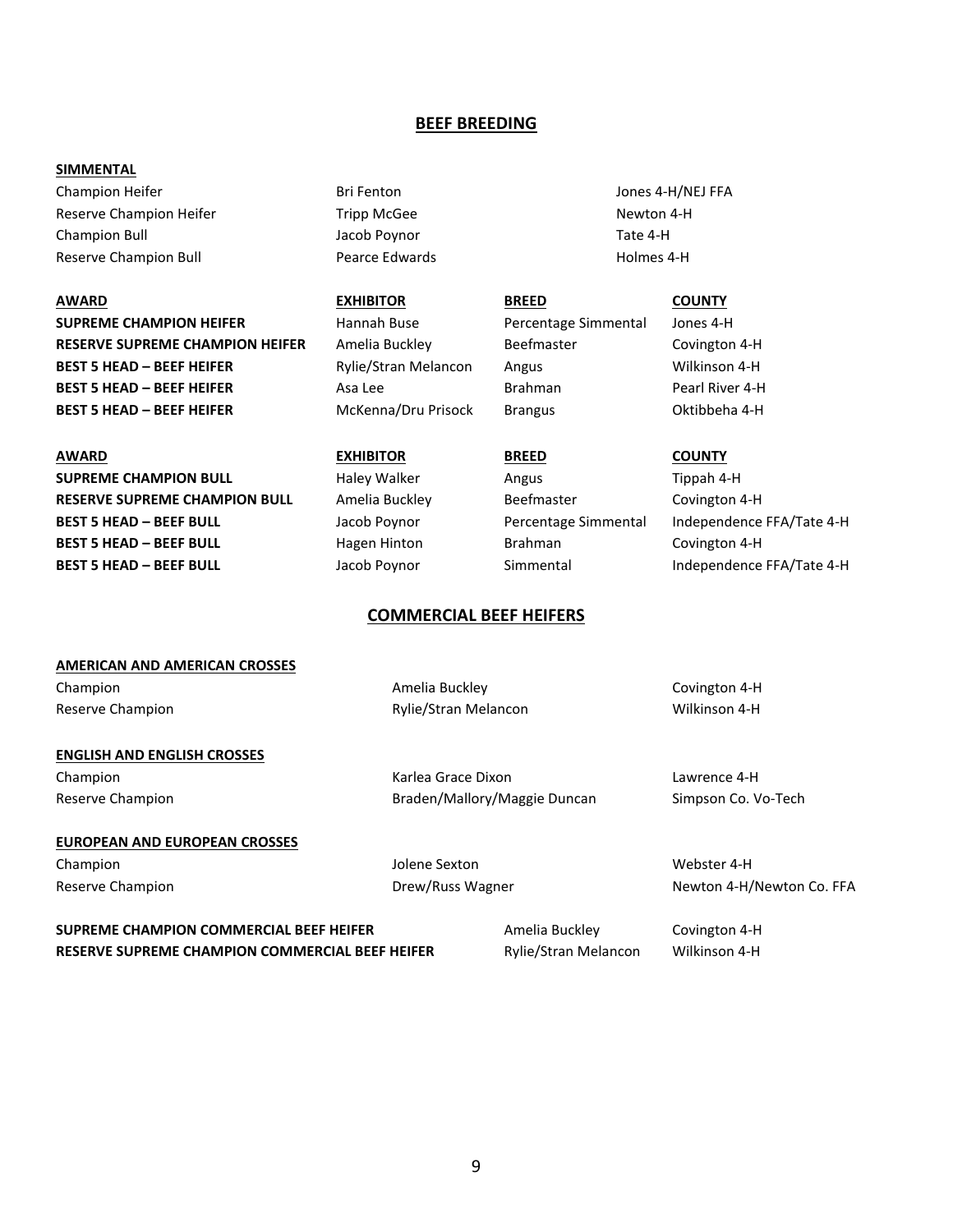#### **2018-2019 4-H/FFA REPLACEMENT BEEF HEIFER DEVELOPMENT CONTEST**

This year, 8 youth completed the 4-H/FFA Replacement Beef Heifer Development Contest and were awarded prizes at the 2019 Mississippi State Fair. The contest involved daily management of three beef heifers over 10 months. At the end of the contest, youth submitted a record book (30% of score) and had their heifers evaluated (20% of score) by a panel of beef producers. The final phase of the contest consisted of a presentation given to the judges (50% of score) defending their management decisions.

Sponsors for this contest included: Chris Vowell, American Livestock Insurance; B&B Cattle Co.; Bouie River Beefmasters; Campo Farms; Carcass Performance Partners Bull Sale (Triple S Land and Cattle); Courtesy Motors, Inc.; Havard Pest Control; Hearz Yer Sign; Jackson Power Train; Keith Superstores; McDaniel Farms; MG 4M Farms; Mississippi Ag Company; Mississippi Simmental & Simbrah Association; Mississippi State University Extension; Mississippi Cattlemen's Association; PMCC, LLC; Red Fox Farm; and Southern Producers Heifer Sale Group.

The winners of the contest included:  $1^{st}$  Place: Anna Nelson, Walthall County;  $2^{nd}$  Place: Laney Anderson, Lincoln County;  $3^{rd}$ Place: Noah Carpenter, Tishomingo County; 4<sup>th</sup> Place: Nina Hay, Lauderdale County; 5<sup>th</sup> Place: Elizabeth Rone, Panola County; Finalists: Taylor Vowell, Leake County; Brandt Sowell, Madison County; and Hannah Buse, Jones County.

Youth ages 14-18 as of January 1, 2019, are eligible to compete in the 2019-2020 Contest. The entry deadline is November 1, 2019, so contact your local Extension office or FFA advisor to get an application to be a part of this unique contest.

#### **MARKET STEERS**

#### **PROSPECT**

Champion European & Crosses Conner Boyles, Smith 4-H Reserve Champion European & Crosses Jace Welborn, Jasper 4-H

Champion American & Crosses The Champion American & Crosses Madisyn Lee, Simpson CTC FFA Reserve Champion American & Crosses Karley Cotten, Jones 4-H/NEJ FFA

**Grand Champion Prospect Steer** Conner Boyles, Smith 4-H **Res Champion Prospect Steer Jace Welborn, Jasper 4-H** Jace Welborn, Jasper 4-H

#### **PROGRESS**

Champion English & Crosses Jadyn Sanford, Covington 4-H Reserve Champion English & Crosses Luke/Nina Hay, Lauderdale 4-H

Champion European & Crosses Eli Eason, Smith 4-H

Champion American & Crosses Ann Rileigh Holder, Jones 4-H Reserve Champion American & Crosses The Mayden Kilgore, Jones 4-H

Grand Champion Progress Steer **Ann Rileigh Holder**, Jones 4-H **Reserve Champion Progress Steer Eli Eason, Smith 4-H** 

Champion English & Crosses Haley/Mattie Welch, Simpson CTC FFA Reserve Champion English & Crosses Addison/Amery Bloodworth, Tallahatchie 4-H

Reserve Champion European & Crosses Hayden/John Michael/Lonna Traxler, Smith 4-H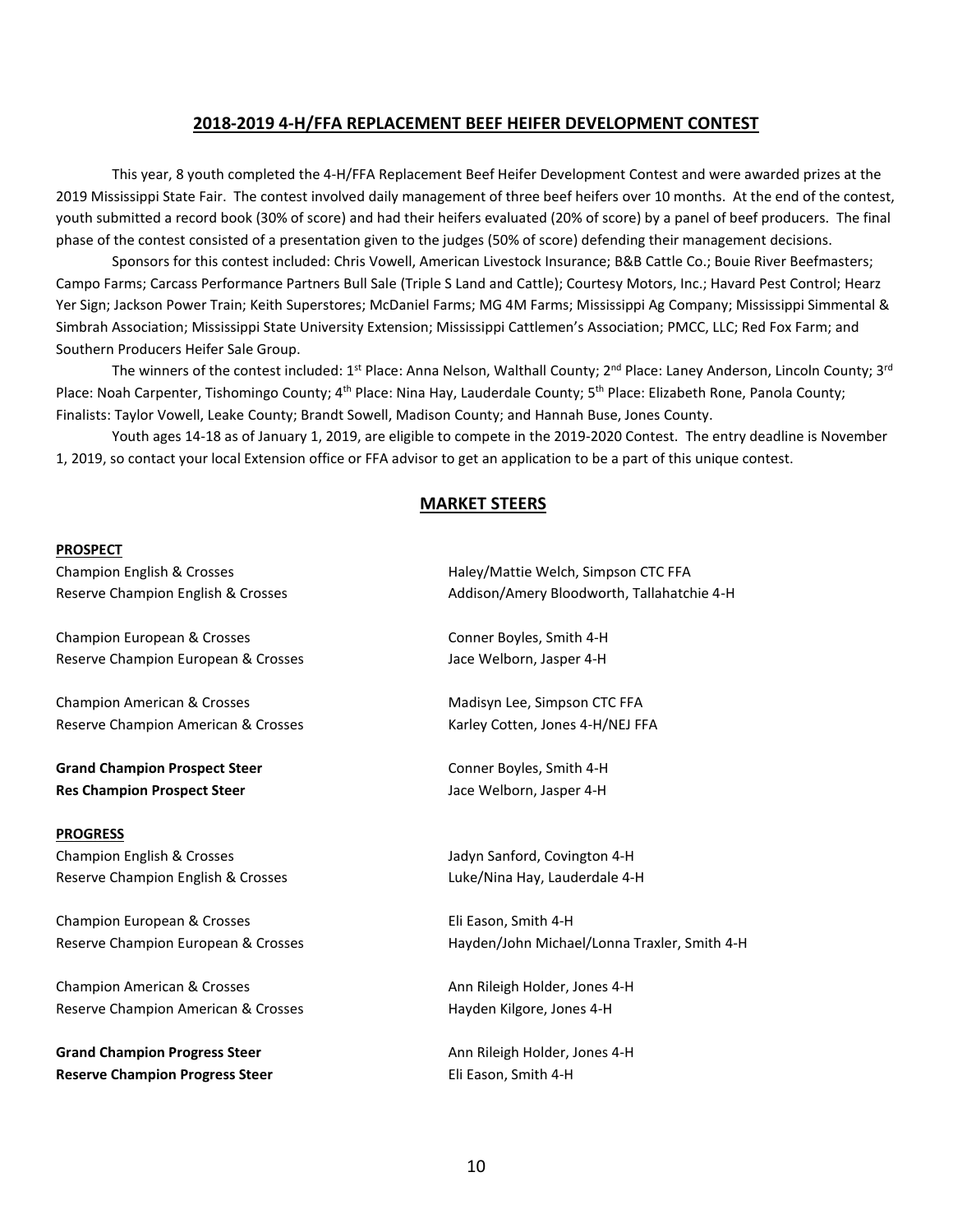# **BEEF SHOWMANSHIP**

# (342 Exhibitors)

|                          | Age 8                      | Age 9                  |                     |  |
|--------------------------|----------------------------|------------------------|---------------------|--|
| 1. Isaac Tigner          | Mantachie FFA              | 1. Hagen Hinton        | Covington 4-H       |  |
| 2. Lauren Reese Adkerson | Oktibbeha 4-H              | 2. Kaci Lynn Ladner    | Pearl River 4-H     |  |
| 3. Jalen Holt            | Mantachie FFA/Itawamba 4-H | 3. Maggie Duncan       | Simpson CTC FFA     |  |
| 4. Mattie Ann Welch      | Simpson CTC FFA            | 4. Paxten Wolken       | Simpson CTC FFA     |  |
| 5. Alyssa Ledet          | Pearl River 4-H            | 5. Kason Owen          | Tippah 4-H          |  |
| 6. Deacon Knight         | Mantachie FFA/Itawamba 4-H | 6. Gunner Dickens      | Covington 4-H       |  |
| 7. Levi Franks           | Mantachie FFA              | 7. Trey Ladner, III    | Scott 4-H           |  |
| 8. Gabe Dickens          | Covington 4-H              | 8. Eli Allen McDonald  | Tate 4-H            |  |
| 9. Maddie Camp           | Union 4-H                  | 9. Cela-Cathryn Taylor | Tishomingo CCTC FFA |  |
| 10. Bo Rogers            | Mantachie FFA/Itawamba 4-H | 10. Hayden Harris      | Tate 4-H            |  |

|                     | <b>Age 10</b>           | Age 11                      |                            |  |
|---------------------|-------------------------|-----------------------------|----------------------------|--|
| 1. Mallory Duncan   | Simpson CTC FFA         | 1. Gray Foster              | Jones 4-H                  |  |
| 2. Hayley Ann Jones | Taylorsville FFA        | 2. Sarah Kate Childs        | Tippah 4-H                 |  |
| 3. Blake Purvis     | Smith 4-H               | 3. Haley Grace Welch        | Simpson CTC FFA            |  |
| 4. Hayden Taylor    | Tishomingo 4-H          | 4. Addie Belle Knight       | Mantachie FFA/Itawamba 4-H |  |
| 5. Beau Parish      | Clay 4-H                | 5. Isaac Johnson            | Lincoln 4-H                |  |
| 6. Rylee White      | Covington 4-H           | 6. Kason Dettor             | Panola 4-H                 |  |
| 7. Zoe Clark        | Tippah 4-H              | 7. Malachi Treyvon Williams | Holmes 4-H                 |  |
| 8. Noah Sheffield   | Tishomingo 4-H/CCTC FFA | 8. Jolene Sexton            | Webster 4-H                |  |
| 9. Gabe Brown       | Leake 4-H               | 9. Tristyn Belle Robertson  | Jones 4-H                  |  |
| 10. Sadie Cobb      | Union 4-H               | 10. Addison Bloodworth      | Tallahatchie 4-H           |  |

|                         | <b>Age 12</b>             | Age 13                 |                           |  |
|-------------------------|---------------------------|------------------------|---------------------------|--|
| 1. Tripp McGee          | Newton 4-H                | 1. Ann Rileigh Holder  | Jones 4-H                 |  |
| 2. Ayden Alen Wolken    | Simpson CTC FFA           | 2. Leighton Horton     | Pontotoc 4-H              |  |
| 3. Hannah Lauren Beatty | Scott 4-H                 | 3. Jacob Poynor        | Independence FFA/Tate 4-H |  |
| 4. Sadee Mae Dickens    | Covington 4-H             | 4. Emily Kate Adkerson | Oktibbeha 4-H             |  |
| 5. Luke Tigner          | Mantachie FFA             | 5. Cole Knotts         | Jones 4-H/NEJ FFA         |  |
| 6. Russ Wagner          | Newton 4-H/Newton Co. FFA | 6. Timber Roberts      | Forrest 4-H               |  |
| 7. Caleb Gatlin         | Smith 4-H                 | 7. Josef Mykle Lowery  | Covington 4-H             |  |
| 8. Will Smith           | Simpson 4-H               | 8. Kylee Alexis Madden | Scott 4-H                 |  |
| 9. Kelsi Napier         | Forrest 4-H               | 9. Luke Hay            | Lauderdale 4-H            |  |
| 10. Randon McDaniel     | Union 4-H                 | 10. Leah Walker        | Independence FFA/Tate 4-H |  |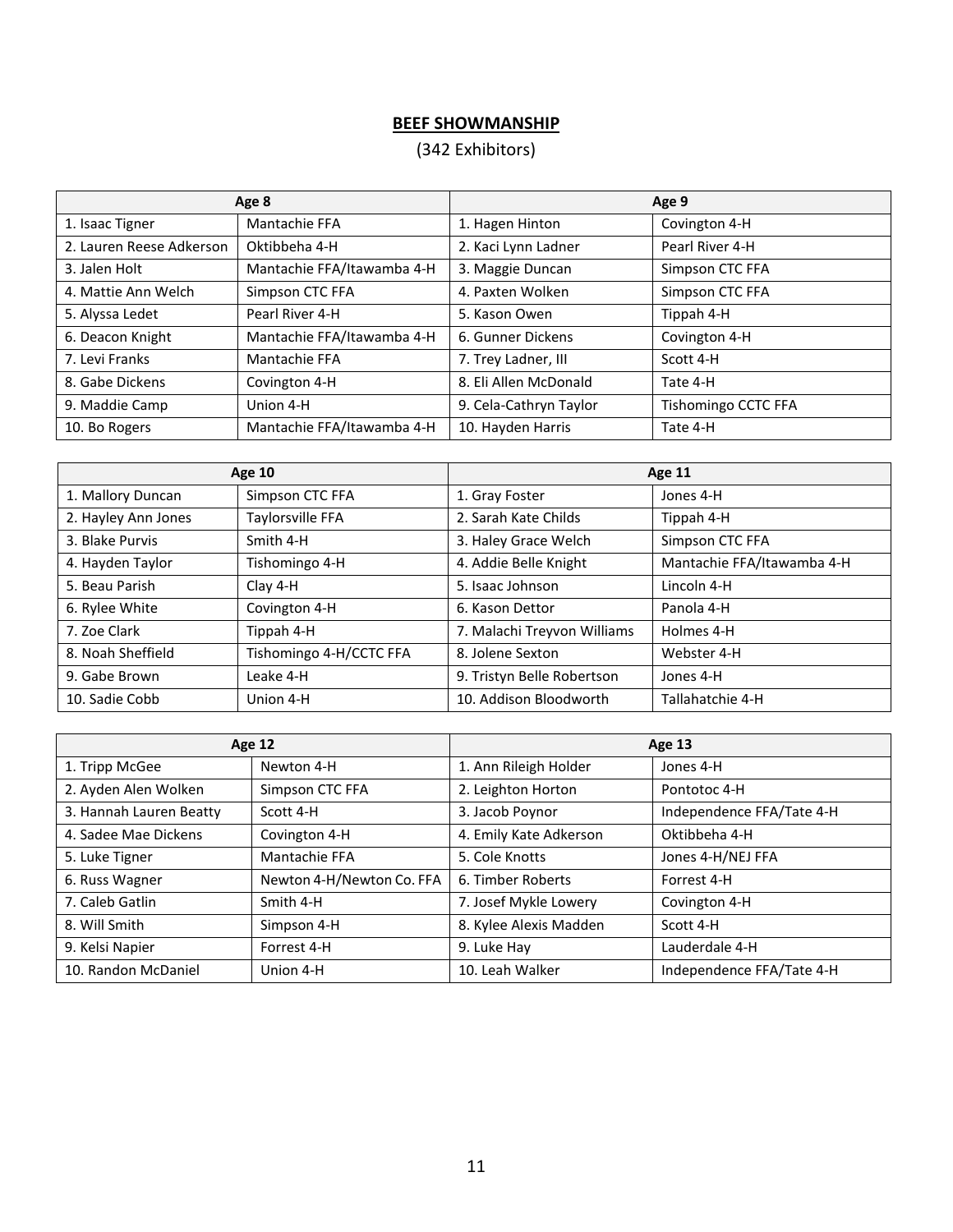#### **BEEF SHOWMANSHIP**

|                       | <b>Age 14</b>             | <b>Age 15</b>             |                     |  |
|-----------------------|---------------------------|---------------------------|---------------------|--|
| 1. Haley Walker       | Tippah 4-H                | 1. Hannah Buse            | Jones 4-H           |  |
| 2. Ian Johnson        | Lincoln 4-H               | 2. Hayden Kilgore         | Jones 4-H           |  |
| 3. Bri Fenton         | Jones 4-H/NEJ FFA         | 3. Charlie Sutherland, IV | Forrest 4-H         |  |
| 4. Kayci Clyde Tullos | Panola 4-H                | 4. Asa Lee                | Pearl River 4-H     |  |
| 5. Ashlyn Raybourn    | Marion 4-H                | 5. Ryan Purvis            | Raleigh FFA         |  |
| 6. Collin Culpepper   | Forrest 4-H               | 6. Conner Boyles          | Smith 4-H           |  |
| 7. Carson Barham      | Independence FFA/Tate 4-H | 7. Karley Cotten          | Jones 4-H/NEJ FFA   |  |
| 8. Will Manning       | Union 4-H                 | 8. Brianna Middleton      | Jones 4-H/NEJ FFA   |  |
| 9. Jesse McLeod       | Rankin 4-H                | 9. Kathryn Johnson        | Lincoln 4-H         |  |
| 10. Elizabeth Ellis   | Tallahatchie 4-H          | 10. Logan Johnson         | West Lauderdale FFA |  |

|                            | <b>Age 16</b>             | Age 17                        |               |  |
|----------------------------|---------------------------|-------------------------------|---------------|--|
| 1. Stran Melancon          | Wilkinson 4-H             | 1. Rylie Melancon             | Wilkinson 4-H |  |
| 2. Dalton Cooper           | Union 4-H                 | 2. Karlea Grace Dixon         | Lawrence 4-H  |  |
| 3. Madalyn Elizabeth Boyd  | Lincoln 4-H/W Lincoln FFA | 3. Mary Katherine Stratton    | Lincoln 4-H   |  |
| 4. Marie Clanton           | Franklin 4-H              | 4. Mary Beth Ainsworth        | Lincoln 4-H   |  |
| 5. Whitney Watts           | Lincoln 4-H               | 5. Marlee Turner              | Alcorn 4-H    |  |
| 6. Aaron Fountain          | Greene 4-H                | 6. Alexis Sullivan            | Simpson 4-H   |  |
| 7. Abi Rogers Case         | Covington 4-H             | 7. Anna Vowell                | Leake 4-H     |  |
| 8. Shelby Carwyle          | Loyd Star FFA             | 8. Lexi Alexander             | Lawrence 4-H  |  |
| 9. Jace Welborn            | Jasper 4-H                | 9. Sarah Mitchell             | Alcorn 4-H    |  |
| 10. Nicolas Garrett Beatty | Scott 4-H                 | 10. Benjamin Hewitt Wilkinson | Pike 4-H      |  |

| <b>Age 18</b>              |               |                  |                 |  |
|----------------------------|---------------|------------------|-----------------|--|
| 1. Amelia Buckley          | Covington 4-H | 6. Austin Alford | Leake 4-H       |  |
| 2. Nathan Pulliam          | Stone Co. FFA | 7. Lindsey Dunn  | Tishomingo 4-H  |  |
| 3. Jenna Fullington        | Hinds 4-H     | 8. Olivia Branum | Pearl River 4-H |  |
| 4. Lanie Nicole Sutherland | Forrest 4-H   | 9. Ellie Hughes  | Clarke 4-H      |  |
| 5. Sophie Nicole Wilkerson | Scott 4-H     | 10. Thomas Nutt  | Rankin 4-H      |  |

#### **Overall Beef Showmanship Drive (sponsored by Ethan Hodges)**

1st – Riley Melancon, Wilkinson 4-H

- 2<sup>nd</sup> Stran Melancon, Wilkinson 4-H
- 3<sup>rd</sup> Hagen Hinton, Covington 4-H
- 4 th Ann Riley Holder, Jones 4-H
- 5<sup>th</sup> Haley Walker, Tippah 4-H

#### ▶**HERDSMEN'S AWARDS** – Junior Beef Division

1. Tate County/Independence FFA 2. DeSoto County 3. Pontotoc County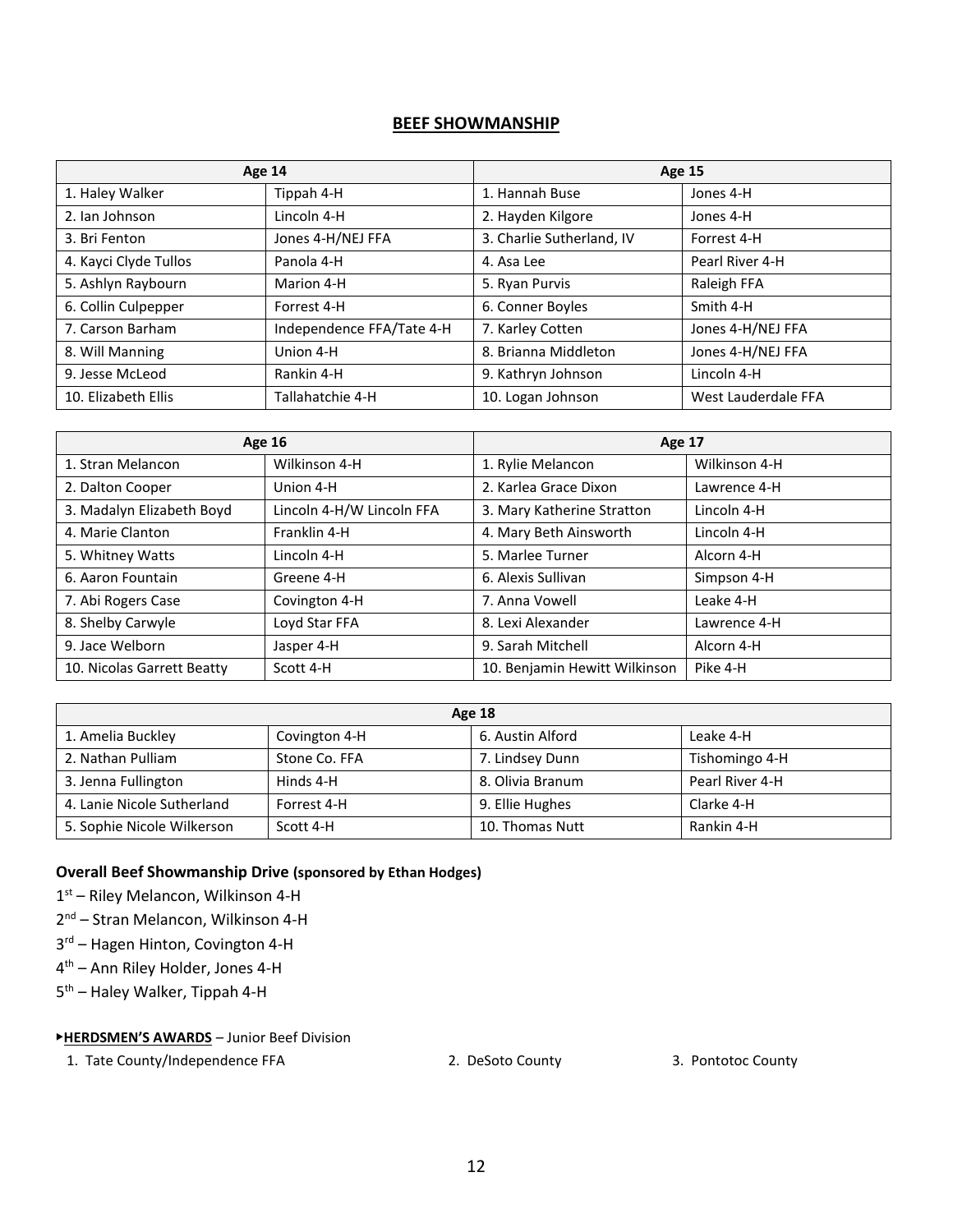#### **MARKET LAMBS**

#### **DIVISION 1**

Champion Jorja/Roxie Roberson Union 4-H Reserve Champion **Reserve Champion** Leighton/Lara Horton **Pontotoc 4-H** State Bred Champion Jorja/Roxie Roberson Union 4-H Res. State Bred Champion Caleb Chambers Scott 4-H

**DIVISION 2** Champion **Champion** Hayden Kilgore **Hayden Hayden** Champion **Jones 4-H** Reserve Champion **Avery Wood** Avery Wood Montgomery 4-H State Bred Champion **Haley/Mattie Welch** Simpson CTC FFA Res. State Bred Champion Collin/Caitlin Mullins Montgomery 4-H

**DIVISION 3** Champion Dane/Vivien Stevens Rankin 4-H Reserve Champion Jorja/Roxie Roberson Union 4-H State Bred Champion **State Bred Champion** Dane/Vivien Stevens **Rankin 4-H** 

**DIVISION 4** Champion Elizabeth Nichols Pontotoc 4-H Reserve Champion The Sydney/Tripp McGee Newton 4-H State Bred Champion **Sydney/Tripp McGee** Newton 4-H Res. State Bred Champion **Avery Wood Avery Wood** Montgomery 4-H

**DIVISION 5** Champion **Avery Wood** Avery Wood Montgomery 4-H Reserve Champion The Sydney/Tripp McGee Newton 4-H State Bred Champion Mary Claire Allman Montgomery 4-H Res. State Bred Champion **Addie Rose Coleman** Pazoo 4-H

**Grand Champion Avery Wood Champion Avery Wood Montgomery 4-H Reserve Grand Champion Elizabeth Nichols Pontotoc 4-H State Bred Grand Champion** Dane/Vivien Stevens **Rankin 4-H Rankin 4-H State Bred Res. Grand Champion** Sydney/Tripp McGee Newton 4-H

▶**CLEAN AISLE AWARD**

Res. State Bred Champion **Hayden Kilgore** Hayden Kilgore Jones 4-H

1. Oktibbeha County 2. Stone County 3. Brooklyn FFA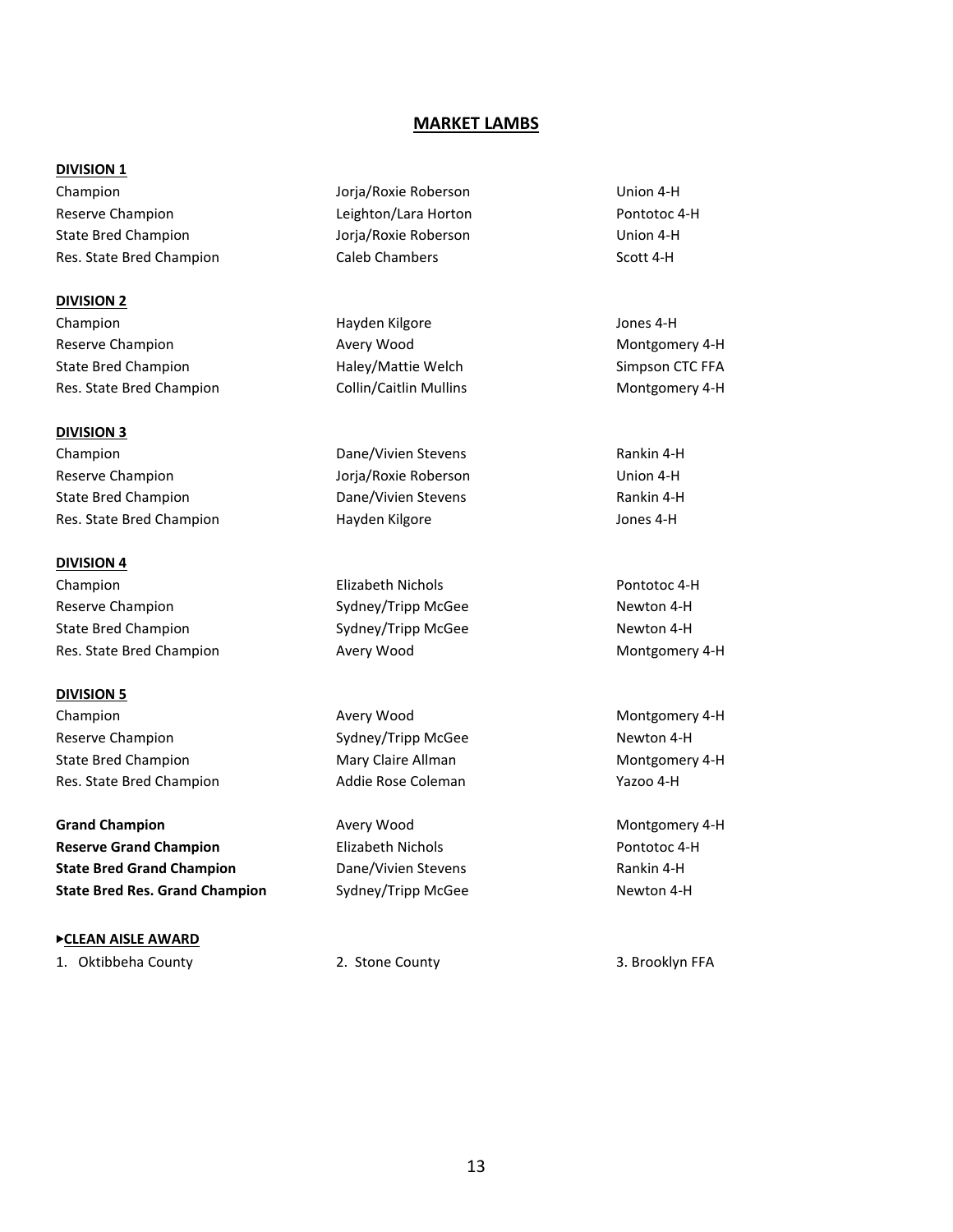#### **WETHER DAMS**

#### **DIVISION 1**

Reserve Champion **Mary Claire Allman** Montgomery 4-H State Bred Champion **Matthew/Morgan White** Oktibbeha 4-H Res. State Bred Champion **Mary Claire Allman** Montgomery 4-H

**DIVISION 2**

Reserve Champion Jorja/Roxie Roberson Union 4-H State Bred Champion Leighton/Lara Horton Pontotoc 4-H Res. State Bred Champion **Matter State Bred Champion** Jaden Claire Everett **Champion** Oktibbeha 4-H

#### **DIVISION 3**

Champion Jorja/Roxie Roberson Union 4-H Reserve Champion **Avery Wood** Avery Wood Montgomery 4-H State Bred Champion Leighton/Lara Horton Pontotoc 4-H Res. State Bred Champion ------------------------- -----------------

Grand Champion **Mary-Hayden Blaylock** Montgomery 4-H **Reserve Grand Champion** Jorja/Roxie Roberson Union 4-H **State Bred Grand Champion** Leighton/Lara Horton **Promission** Pontotoc 4-H **State Bred Res. Grand Champion** Matthew/Morgan White **Matthew** Oktibbeha 4-H

Champion Matthew/Morgan White Oktibbeha 4-H

Champion Mary-Hayden Blaylock Montgomery 4-H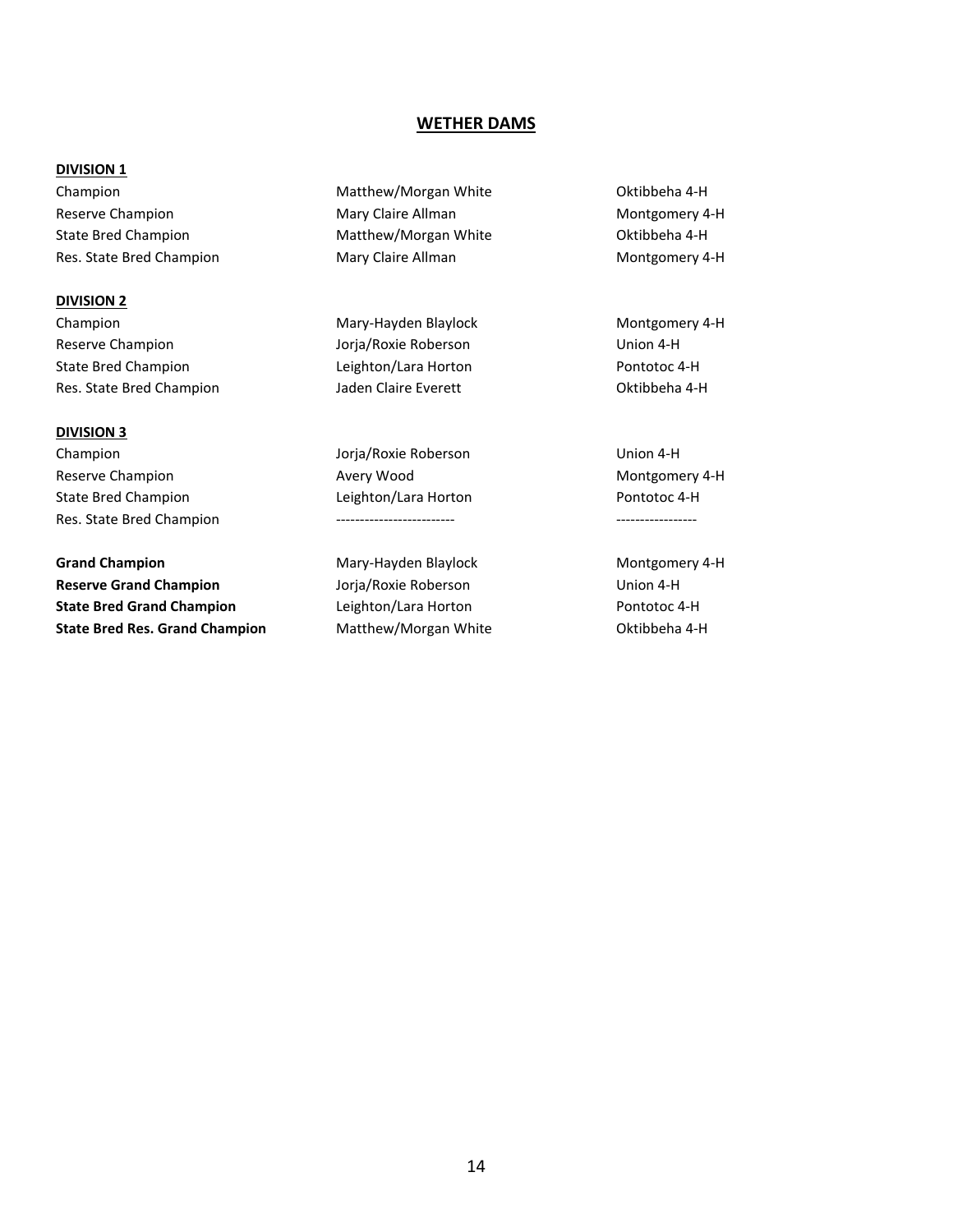# **LAMB SHOWMANSHIP**

# (52 Exhibitors)

| Age 8                   |                 | Age 9                 |                 |  |
|-------------------------|-----------------|-----------------------|-----------------|--|
| 1. Mary-Hayden Blaylock | Montgomery 4-H  | 1. Mary Claire Allman | Montgomery 4-H  |  |
| 2. Lara Horton          | Pontotoc 4-H    | 2. Orin Howell        | Holmes 4-H      |  |
| 3. Mattie Welch         | Simpson CTC FFA | 3. Paxten Wolken      | Simpson CTC FFA |  |
| 4. Mary Rogers Ross     | Yazoo 4-H       | 4. Stella Jenkins     | Stone 4-H       |  |
| 5. Jenna Graves         | Tippah 4-H      | 5. Brason Fox         | Simpson 4-H     |  |
| 6. Riggs Childs         | Tippah 4-H      | 6. Chloe May          | Yazoo 4-H       |  |
| 7. Dawson Edwards       | Rankin 4-H      | 7. Caleb Chambers     | Scott 4-H       |  |
| 8. Addie Rose Coleman   | Yazoo 4-H       |                       |                 |  |
| 9. Jaden Claire Everett | Oktibbeha 4-H   |                       |                 |  |
| 10. Virginia King       | Yazoo 4-H       |                       |                 |  |

| <b>Age 10</b>    |                 | Age 11                  |               |  |
|------------------|-----------------|-------------------------|---------------|--|
| 1. McCarty King  | Yazoo 4-H       | 1. Morgan White         | Oktibbeha 4-H |  |
| 2. Emma Bryson   | Union 4-H       | 2. Roxie Roberson       | Union 4-H     |  |
| 3. Holly Saucier | Pearl River 4-H | 3. Issabella May Magyar | Yazoo 4-H     |  |
| 4. Cole Mozingo  | Brooklyn FFA    | 4. Annalea Chambers     | Scott 4-H     |  |
|                  |                 | 5. Alana Nagy           | Brooklyn FFA  |  |

| <b>Age 12</b>           |                 |                         | Age 13         |  |
|-------------------------|-----------------|-------------------------|----------------|--|
| 1. Vivien Stevens       | Rankin 4-H      | 1. Avery Wood           | Montgomery 4-H |  |
| 2. Tripp McGee          | Newton 4-H      | 2. Leighton Horton      | Pontotoc 4-H   |  |
| 3. Copelen Gage Ratliff | Stone Co. FFA   | 3. Camden Patton        | Rankin 4-H     |  |
| 4. Ayden Alen Wolken    | Simpson CTC FFA | 4. Calden Ridge Ratliff | Stone Co. FFA  |  |
|                         |                 | 5. Matthew White        | Oktibbeha 4-H  |  |
|                         |                 | 6. Tyler Mozingo        | Brooklyn FFA   |  |

| Age 14             |                | <b>Age 15</b>       |               |
|--------------------|----------------|---------------------|---------------|
| 1. Jorja Roberson  | Union 4-H      | 1. Hayden Kilgore   | Jones 4-H     |
| 2. Caitlin Mullins | Montgomery 4-H | 2. Dane Stevens     | Rankin 4-H    |
|                    |                | 3. Madelyn Smith    | Loyd Star FFA |
|                    |                | 4. Rachel Smith     | Brooklyn FFA  |
|                    |                | 5. Camille Clark    | Brooklyn FFA  |
|                    |                | 6. Arryn Pope       | Brooklyn FFA  |
|                    |                | 7. Genesis Williams | Brooklyn FFA  |
|                    |                | 8. Dawson Simpson   | Brooklyn FFA  |

| <b>Age 16</b>              |                | Ages 17-18     |               |
|----------------------------|----------------|----------------|---------------|
| 1. Elizabeth Grace Nichols | Pontotoc 4-H   | 1. Tiffany Lea | Loyd Star FFA |
| 2. Sydney McGee            | Newton 4-H     |                |               |
| 3. Collin Mullins          | Montgomery 4-H |                |               |
| 4. Justin Cromwell         | Brooklyn FFA   |                |               |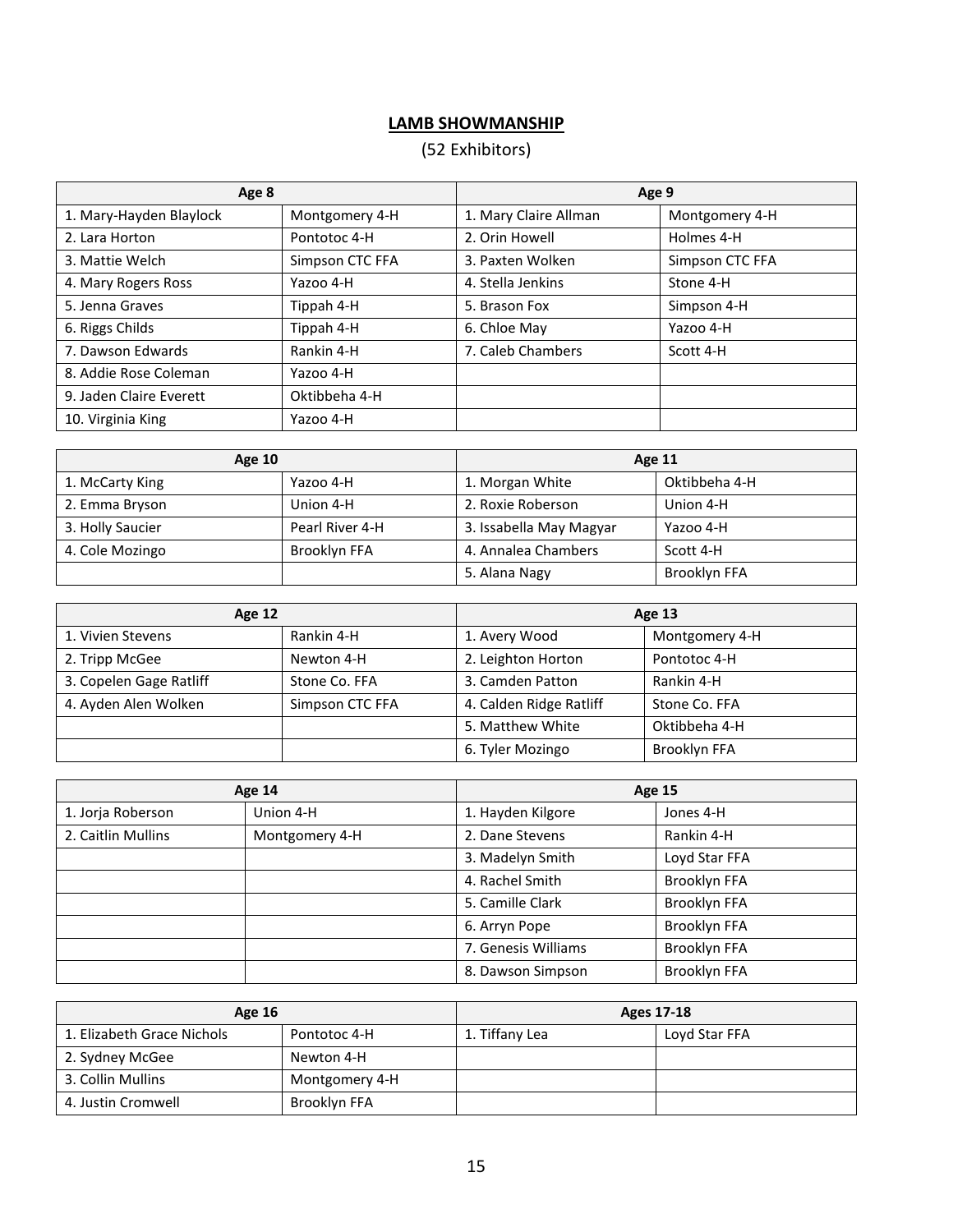#### **MARKET SWINE**

#### **LIGHTWEIGHT DIVISION**

#### **MIDDLEWEIGHT DIVISION**

#### **HEAVYWEIGHT DIVISION**

Res. Champion Heavyweight Traxler Family, Smith 4-H

**Grand Champion** Kaci Lynn Ladner, Pearl River 4-H **MS Bred Reserve Grand Champion** Stormy Thompson, Calhoun 4-H

#### ▶**CLEAN AISLE AWARDS** – Junior Swine Division

Champion Lightweight Jaylynn/Breelynn/Layton/Payton Cloy, Lincoln 4-H Res. Champion Lightweight **Jaylynn/Breelynn/Layton/Payton Cloy, Lincoln 4-H** MS Bred Champion Jaylynn/Breelynn/Layton/Payton Cloy, Lincoln 4-H MS Bred Reserve Champion Jaylynn/Breelynn/Layton/Payton Cloy, Lincoln 4-H

Champion Middleweight Kylee/Wyatt Cooper, Lincoln 4-H Res. Champion Middleweight Stormy Thompson, Calhoun 4-H MS Bred Champion Stormy Thompson, Calhoun 4-H MS Bred Reserve Champion Jaylynn/Breelynn/Layton/Payton Cloy, Lincoln 4-H

Champion Heavyweight Kaci Lynn Ladner, Pearl River 4-H MS Bred Champion Savana/Ada/Millie Ashley, Wilkinson 4-H MS Bred Reserve Champion MS Bred Reserve Champion

**Res. Grand Champion** Jaylynn/Breelynn/Layton/Payton Cloy, Lincoln 4-H **MS Bred Grand Champion** Jaylynn/Breelynn/Layton/Payton Cloy, Lincoln 4-H

1. Calhoun 4-H 2. Lincoln County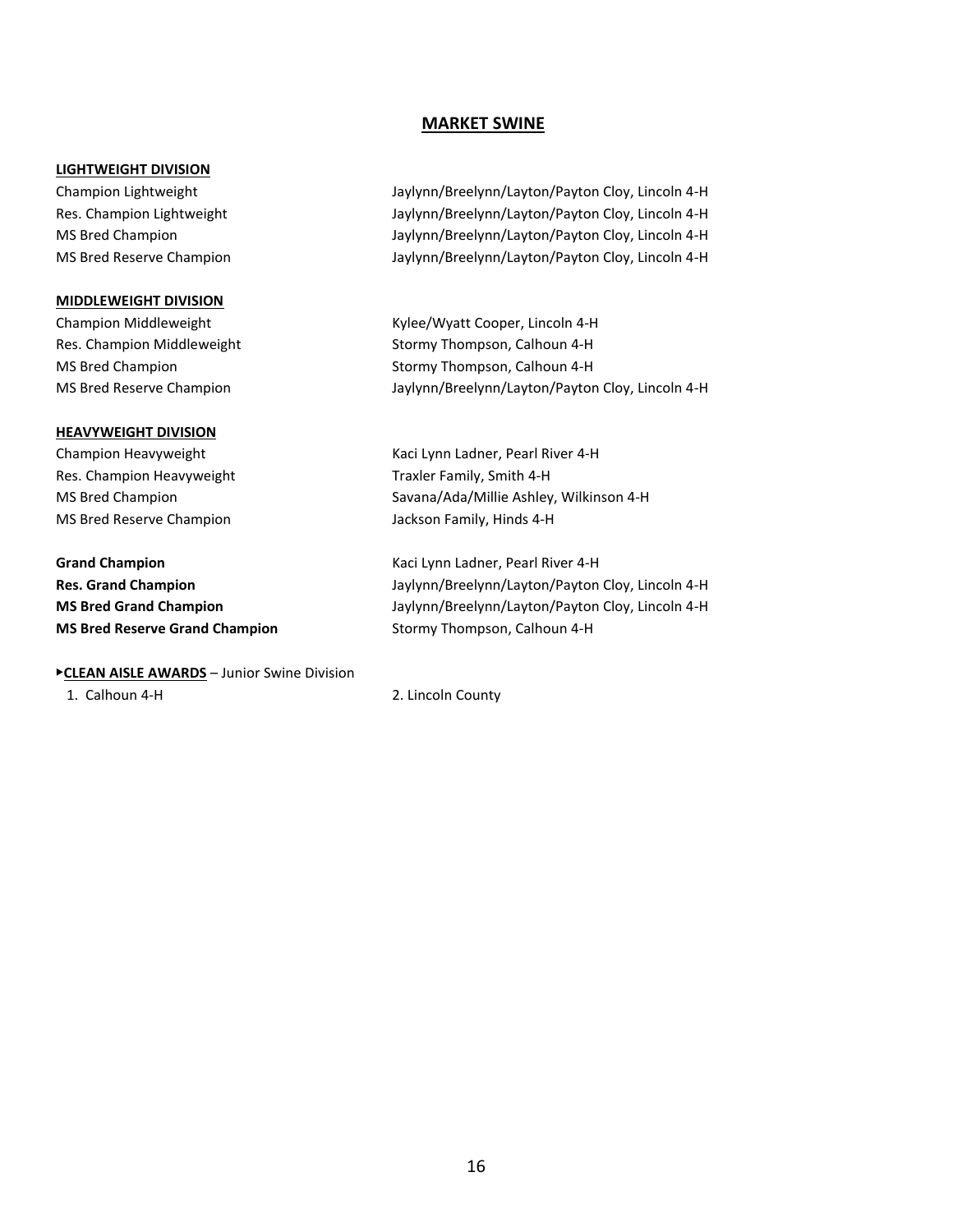# **SWINE SHOWMANSHIP**

# (20 Exhibitors)

| Age 8-9             |                           | Age 10-11      |                  |
|---------------------|---------------------------|----------------|------------------|
| 1. Payton Cloy      | Lincoln 4-H               | 1. Hope White  | Jones 4-H/WJ FFA |
| 2. Kaci Lynn Ladner | Pearl River 4-H           | 2. Layton Cloy | Lincoln 4-H      |
| 3. Lane Sugg        | Independence FFA/Tate 4-H |                |                  |
| 4. Brooke Thaxton   | Copiah 4-H                |                |                  |
| 5. Skyler Busby     | Clarke 4-H                |                |                  |

| Age 12-13               |             | Age 14-15           |           |
|-------------------------|-------------|---------------------|-----------|
| 1. Jaylynn Brooke Cloy  | Lincoln 4-H | 1. Lonna Traxler    | Smith 4-H |
| 2. Kylee Cooper         | Lincoln 4-H | 2. Triderius Wright | Hinds 4-H |
| 3. Addison Tate McLain  | Greene 4-H  |                     |           |
| 4. Breelynn Cloy        | Lincoln 4-H |                     |           |
| 5. Stormy Thompson      | Calhoun 4-H |                     |           |
| 6. Emma Kate Thaxton    | Copiah 4-H  |                     |           |
| 7. John Michael Traxler | Smith 4-H   |                     |           |

| Age 16-18             |               |                  |             |
|-----------------------|---------------|------------------|-------------|
| 1. Savana Dawn Ashley | Wilkinson 4-H | 3. Aaliyah Lyle  | Hinds 4-H   |
| 2. Debreanna Taylor   | Hinds 4-H     | 4. Ellen Harrell | Calhoun 4-H |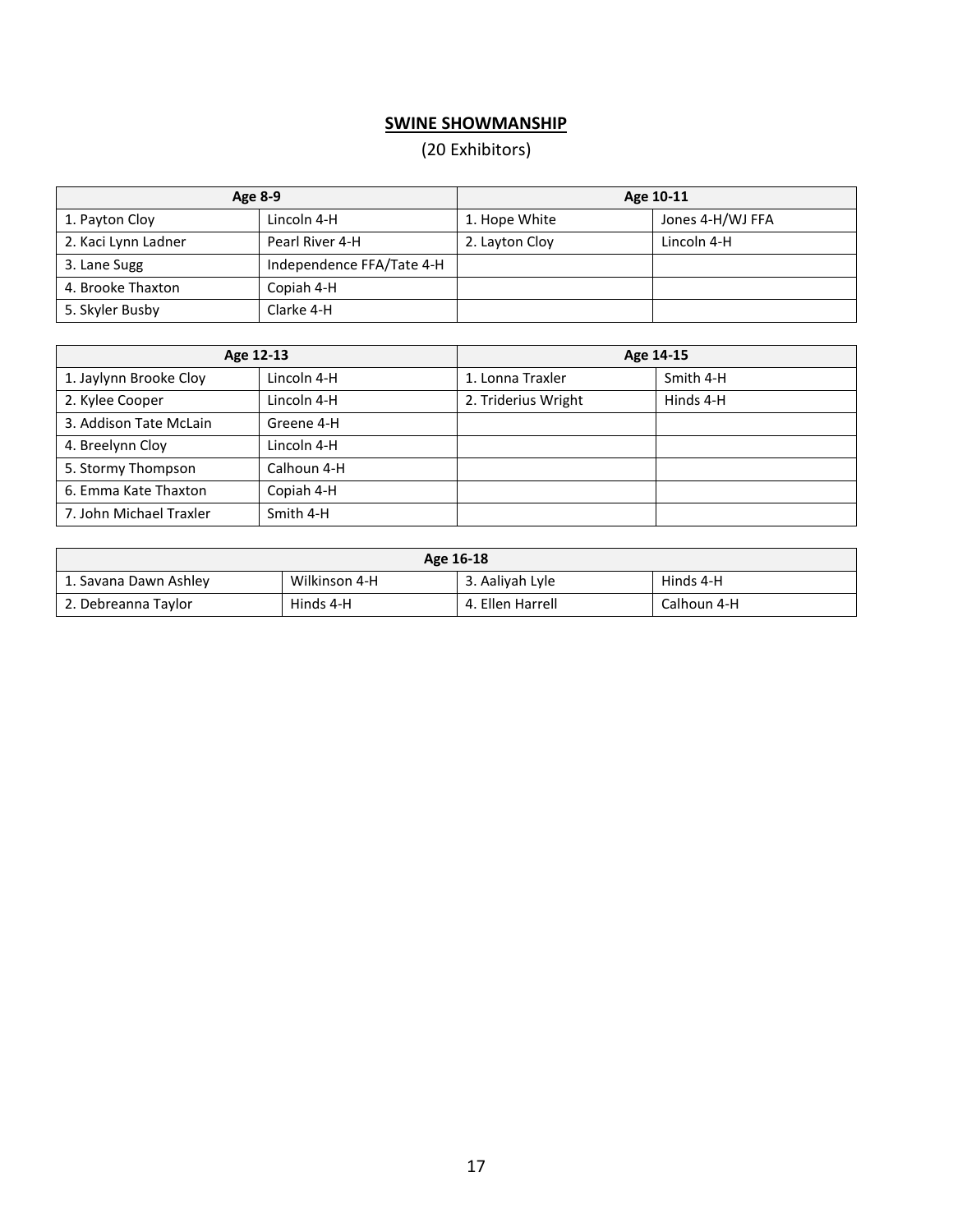#### **DAIRY CATTLE**

#### **HOLSTEIN**

Junior Champion Kaleigh Robinson Lincoln 4-H Senior Champion **Senior Champion** Champion **Lee Taylor Lee Taylor Prentiss 4-H** Reserve Senior Champion **Kirsten Wade** Kirsten Wade Walthall 4-H **Grand Champion Champion Champion Champion Champion Champion Champion Champion Champion Champion Champion Champion Champion Champion Champion Champion Champion Champion Champion Champi Reserve Grand Champion Reserve Grand Champion Kirsten Wade Kirsten Wade** Walthall 4-H

#### **JERSEY**

Junior Champion **Lauren Bryant Tippah 4-Hauren Bryant Tippah 4-Hauren Bryant Tippah 4-Hauren Bryant Tippah 4-H** Reserve Junior Champion **Reserve Junior Champion** Champion **Lee Taylor Lee Taylor** Prentiss 4-H Senior Champion **Senior Champion** Champion **Holden Taylor** Prentiss 4-H Reserve Senior Champion **Reserve Senior Champion Lee Taylor Lee Taylor** Prentiss 4-H **Grand Champion Grand Champion Champion Champion Champion Champion Champion Champion Champion Champion Champion Champion Champion Champion Champion Champion Champion Champion Champion Reserve Grand Champion Champion Lee Taylor Prentiss 4-H Prentiss 4-H** 

#### **OTHER PUREBREDS**

#### **JUNIOR COMMERCIAL DAIRY HEIFER SHOW**

| <b>Champion Commercial Dairy Heifer</b>         | Connor Stokes | Clay 4-H     |
|-------------------------------------------------|---------------|--------------|
| <b>Reserve Champion Commercial Dairy Heifer</b> | Anna Newell   | Pontotoc 4-H |

**HERDSMEN'S AWARD** – Junior Dairy Division 1. Tate 4-H 2. Pontotoc 4-H 3. Clay County

- 
- 

Reserve Junior Champion Taylor Champion Libby Taylor Champion Libby Taylor Champion Champion Champion Champion

| auren Bryant | Tippah 4-H  |
|--------------|-------------|
| ee Taylor    | Prentiss 4- |
| olden Taylor | Prentiss 4- |
| ee Taylor    | Prentiss 4- |
| olden Taylor | Prentiss 4- |
| ee Taylor    | Prentiss 4- |

| Junior Champion               | Colton/Carson/Meredith Farley | Pontotoc 4-H |
|-------------------------------|-------------------------------|--------------|
| Reserve Junior Champion       | Mylie Robinson                | Lincoln 4-H  |
| Senior Champion               | Mallory Ard                   | Lincoln 4-H  |
| Reserve Senior Champion       | Evan Powers                   | Tate 4-H     |
| <b>Grand Champion</b>         | Mallory Ard                   | Lincoln 4-H  |
| <b>Reserve Grand Champion</b> | Evan Powers                   | Tate 4-H     |

#### **COUNTY HERD PRETTY COW CONTEST**

- 1. Prentiss County 1. Kayley/Anniston Herring, Walthall County
- 2. Tippah County 2. Ila Haze/Bohannan Manning, Pontotoc County
	- 3. Connor Kilpatrick, Pontotoc County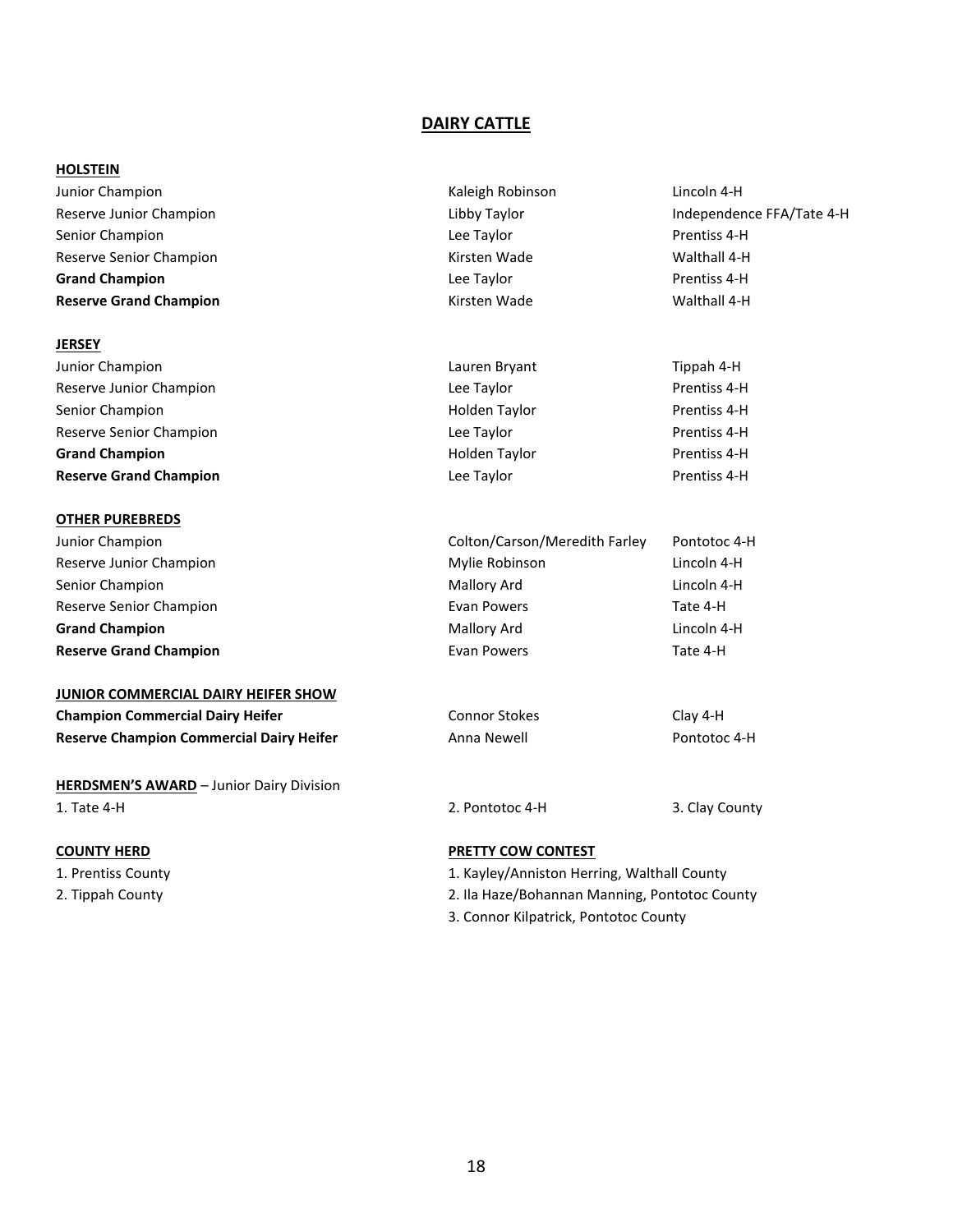# **DAIRY SHOWMANSHIP**

# (46 Exhibitors)

| Ages 8-9                 |                           | <b>Ages 10-11</b>      |                          |
|--------------------------|---------------------------|------------------------|--------------------------|
| 1. Millie Ashley         | Wilkinson 4-H             | 1. Kirsten Wade        | Walthall 4-H             |
| 2. Mary Hatley Graham    | Pontotoc 4-H              | 2. Meredith Farley     | Pontotoc 4-H             |
| 3. Libby Nicole Taylor   | Independence FFA/Tate 4-H | 3. Landon Beason       | Neshoba 4-H              |
| 4. Clara Faith Partridge | Wilkinson 4-H             | 4. Kylie Moak          | Lincoln 4-H/Lawrence FFA |
| 5. Payton Cloy           | Lincoln 4-H               | 5. Carson Farley       | Pontotoc 4-H             |
| 6. Anna Newell           | Pontotoc 4-H              | 6. Brooklyn Kilpatrick | Pontotoc 4-H             |
| 7. Nathan Bryant         | Tippah 4-H                | 7. Arden James         | Lincoln 4-H              |
|                          |                           | 8. Rebekah Schilling   | Oktibbeha 4-H            |
|                          |                           | 9. Ella Ard            | Lincoln 4-H              |
|                          |                           | 10. Alena O'Conner     | Tate 4-H                 |

| <b>Ages 12-13</b>    |                           | <b>Ages 14-15</b> |                          |
|----------------------|---------------------------|-------------------|--------------------------|
| 1. Kaleigh Robinson  | Lincoln 4-H               | 1. Evan T. Powers | Tate 4-H                 |
| 2. Helen Beason      | Neshoba 4-H               | 2. Alyssa Moak    | Lincoln 4-H/Lawrence FFA |
| 3. Ramsey Brown      | Lincoln 4-H               | 3. Mallory Ard    | Lincoln 4-H              |
| 4. Lee Taylor        | Prentiss 4-H              | 4. Drew Berthelot | Walthall 4-H             |
| 5. Ada Marie Ashley  | Wilkinson 4-H             | 5. Lizzie Bryant  | Wilkinson 4-H            |
| 6. Colton Farley     | Pontotoc 4-H              | 6. Leah Carter    | Rankin 4-H               |
| 7. Lauren Bryant     | Tippah 4-H                |                   |                          |
| 8. Connor Kilpatrick | Pontotoc 4-H              |                   |                          |
| 9. Luke Schilling    | Oktibbeha 4-H             |                   |                          |
| 10. Riley Jack Cook  | Independence FFA/Tate 4-H |                   |                          |

| Ages 16-18        |                           |                        |                           |
|-------------------|---------------------------|------------------------|---------------------------|
| 1. Mylie Robinson | Lincoln 4-H               | 6. Tristian Rushing    | Walthall 4-H              |
| 2. Savannah Cook  | Independence FFA/Tate 4-H | 7. Anna Vowell         | Leake 4-H                 |
| 3. Hunter Taylor  | Independence FFA/Tate 4-H | 8. Josie Didonna       | Pontotoc 4-H              |
| 4. Chase Foster   | Pontotoc 4-H              | 9. Anna Clair Johnston | Independence FFA/Tate 4-H |
| 5. Hunter Beason  | Neshoba 4-H               |                        |                           |

#### **DAIRY COW SWEETHEART CONTESTS**

Junior Sweetheart **Accord 2018** 2019 12:30 Payton Cloy Payton Clouse 2019 12:30 Lincoln 4-H Senior Sweetheart Savana Ashley Savana Ashley Senior Sweetheart Milkinson 4-H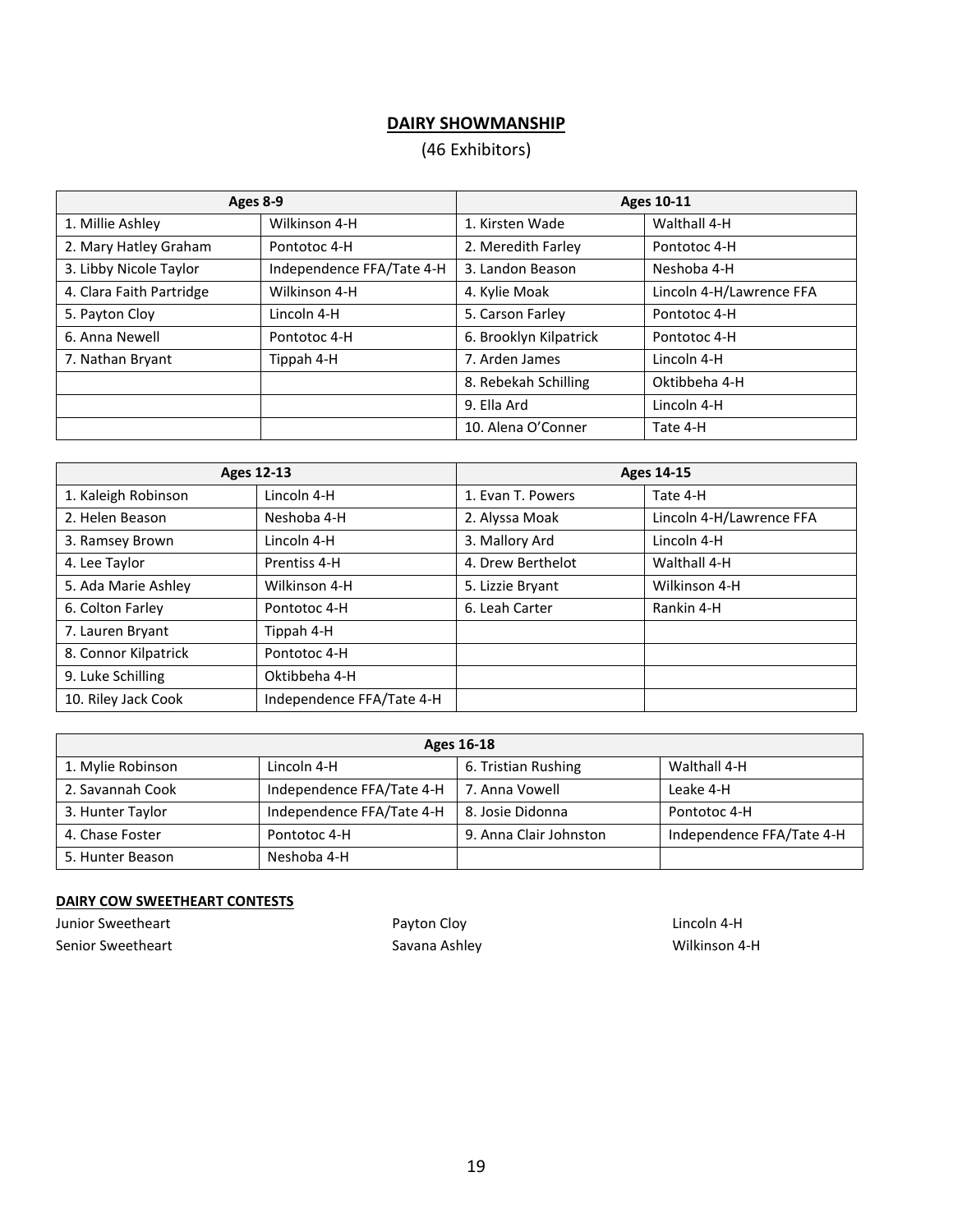#### **MARKET GOATS**

#### **LIGHTWEIGHT DIVISION**

Champion Lightweight **Ann Fleming Leflore** Lafayette 4-H Res. Champion Lightweight **Anna Lee Guy Smith 4-H** Anna Lee Guy Smith 4-H MS Bred Champion **Ann Fleming Leflore** Announced Lafayette 4-H Reserve MS Bred Champion **Ann Fleming Leflore** Announced Lafayette 4-H

#### **LIGHT MEDIUMWEIGHT DIVISION**

Champion Light Mediumweight **Hannah Katherine Jones** Madison 4-H Res. Champion Light Mediumweight **Hannah Katherine Jones** Madison 4-H MS Bred Champion **MS Bred Champion Jordan Brooks Holmes 4-H** Reserve MS Bred Champion The Champion Mallory Causey Champion Chee 4-H

#### **MEDIUMWEIGHT DIVISION**

Champion Mediumweight Layla/Jillian Bramlitt Calhoun 4-H Res. Champion Mediumweight Tristen/Taylor Phillipson Raleigh FFA MS Bred Champion **Emma Jenkins** Emma Jenkins **Madison 4-H** Reserve MS Bred Champion **Anna Lee Guy Smith 4-H** Anna Lee Guy Smith 4-H

#### **LIGHT HEAVYWEIGHT DIVISION**

Champion Light Heavyweight **Anna Lee Guy Champion Light Heavyweight** Anna Lee Guy Smith 4-H Res. Champion Light Heavyweight Mallory Causey Mallory Causey Cause A-H MS Bred Champion **Anna Lee Guy Smith 4-H** Anna Lee Guy Smith 4-H Reserve MS Bred Champion **Mallory Causey** Mallory Causey **Lee 4-H** 

#### **HEAVYWEIGHT DIVISION**

Champion Heavyweight **Hayden Barnett** Calhoun 4-H Reserve Champion Heavyweight **Layton Varner** Layton Varner Assessment Rankin 4-H MS Bred Champion **Hayden Barnett** Calhoun 4-H Calhoun 4-H Reserve MS Bred Champion The Champion Control of Brooks and Holmes 4-H and Holmes 4-H

**Grand Champion Anna Lee Guy Smith 4-H** Anna Lee Guy Smith 4-H **Reserve Grand Champion Calhoun 4-H** Layla/Jillian Bramlitt Calhoun 4-H **MS Bred Grand Champion Anna Lee Guy** Anna Lee Guy Smith 4-H **Reserve MS Bred Grand Champion Hayden Barnett** Calhoun 4-H Calhoun 4-H

#### **MEAT GOAT PRINCESS** Junior Princess Kayleigh Avent Lafayette 4-H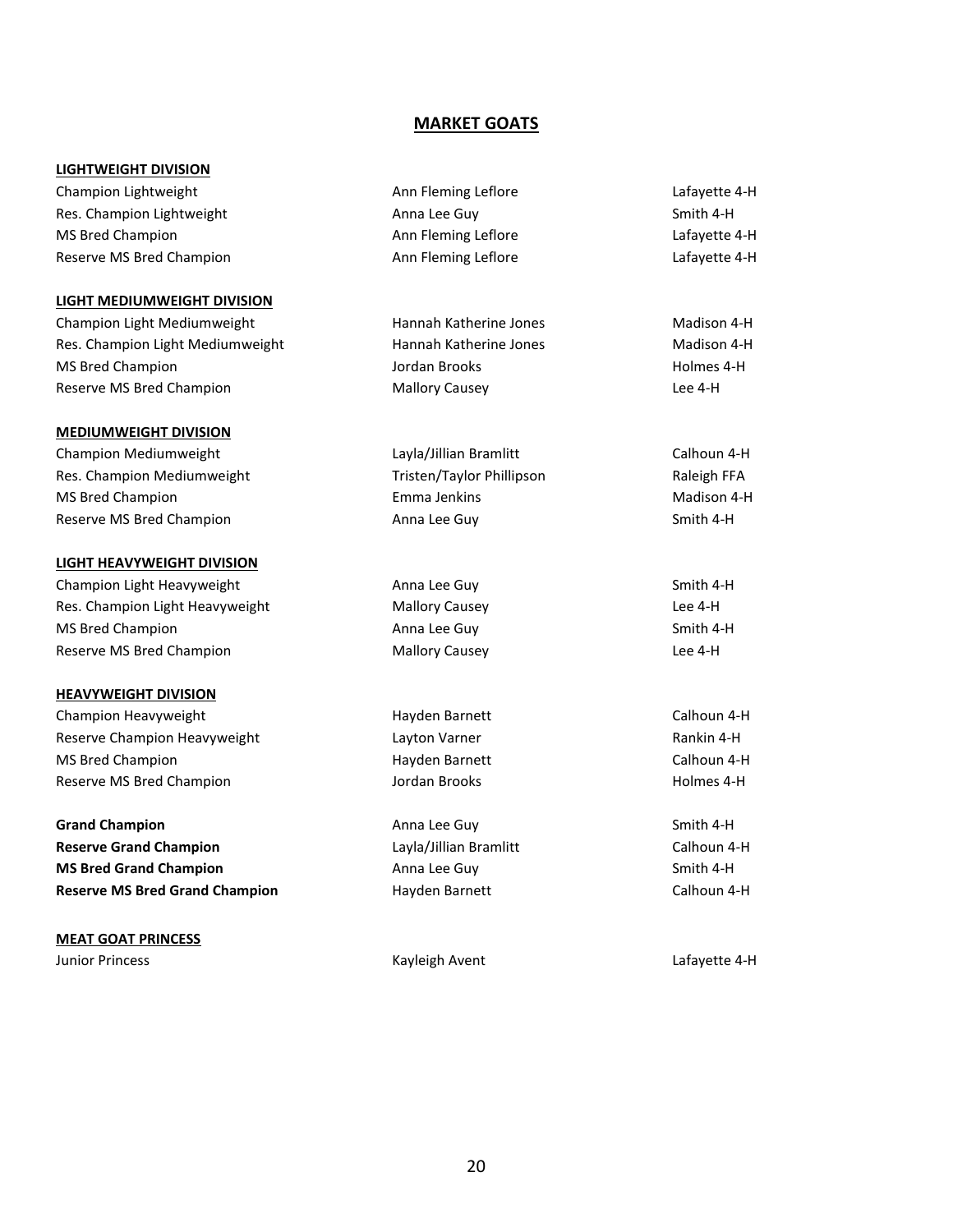#### **COMMERCIAL MEAT GOAT DOES**

#### **LIGHTWEIGHT DIVISION**

Champion Light Weight **Ann Fleming Leflore** Lafayette 4-H Res. Champion Light Weight Emmy/Abby Tolar Marion 4-H MS Bred Champion **Ann Fleming Leflore** Announced Lafayette 4-H Reserve MS Bred Champion The Music Champion Jacob Woodard The Webster 4-H

#### **LIGHT MEDIUMWEIGHT DIVISION**

Champion Light Medium Weight Mallory Causey Lee 4-H Res. Champion Light Medium Weight **Emmy/Abby Tolar** Emmy Tolar Marion 4-H MS Bred Champion **Mallory Causey** Champion **Mallory Causey** Champion **Lee 4-H** Reserve MS Bred Champion The Champion Ann Fleming Leflore Champion Announce Lafayette 4-H

#### **MEDIUMWEIGHT DIVISION**

Champion Medium Weight **Ann Hammons** Ann Hammons Rankin 4-H Res. Champion Medium Weight Mallory Causey Causey Champion Medium Weight Mallory Causey MS Bred Champion **Ann Hammons** Ann Hammons Rankin 4-H Reserve MS Bred Champion The Champion Cassic Marion Katie Norris Theorem Champion Champion Katie Norris North Marion FFA

#### **LIGHT HEAVYWEIGHT DIVISION**

Champion Light Heavy Weight **Payton/Mallary/Paxton Lemoine** Rankin 4-H/Pelahatchie FFA Res. Champion Light Heavy Weight **Holmes 4-H** Jordan Brooks **Holmes 4-H** Holmes 4-H MS Bred Champion **MS Bred Champion Holmes 4-H** Reserve MS Bred Champion The Champion Cassic Marion 4-H

#### **HEAVYWEIGHT DIVISION**

Champion Heavy Weight **Ayden/Paxten Wolken** Simpson Co Vo-Tech Reserve Champion Heavy Weight **Adam/Brady Cornelius** Adam/Brady Cornelius Nettleton FFA MS Bred Champion **Adam/Brady Cornelius** Adam/Brady Cornelius Nettleton FFA Reserve MS Bred Champion The Champion Adam/Brady Cornelius Nettleton FFA

**Grand Champion Payton/Mallary/Paxton Lemoine** Rankin 4-H/Pelahatchie FFA **Reserve Grand Champion Ann Fleming Leflore** Announce Lafayette 4-H **MS Bred Grand Champion Ann Fleming Leflore** Announced Lafayette 4-H **Reserve MS Bred Grand Champion** Mallory Causey **Mallory Causey Lee 4-H**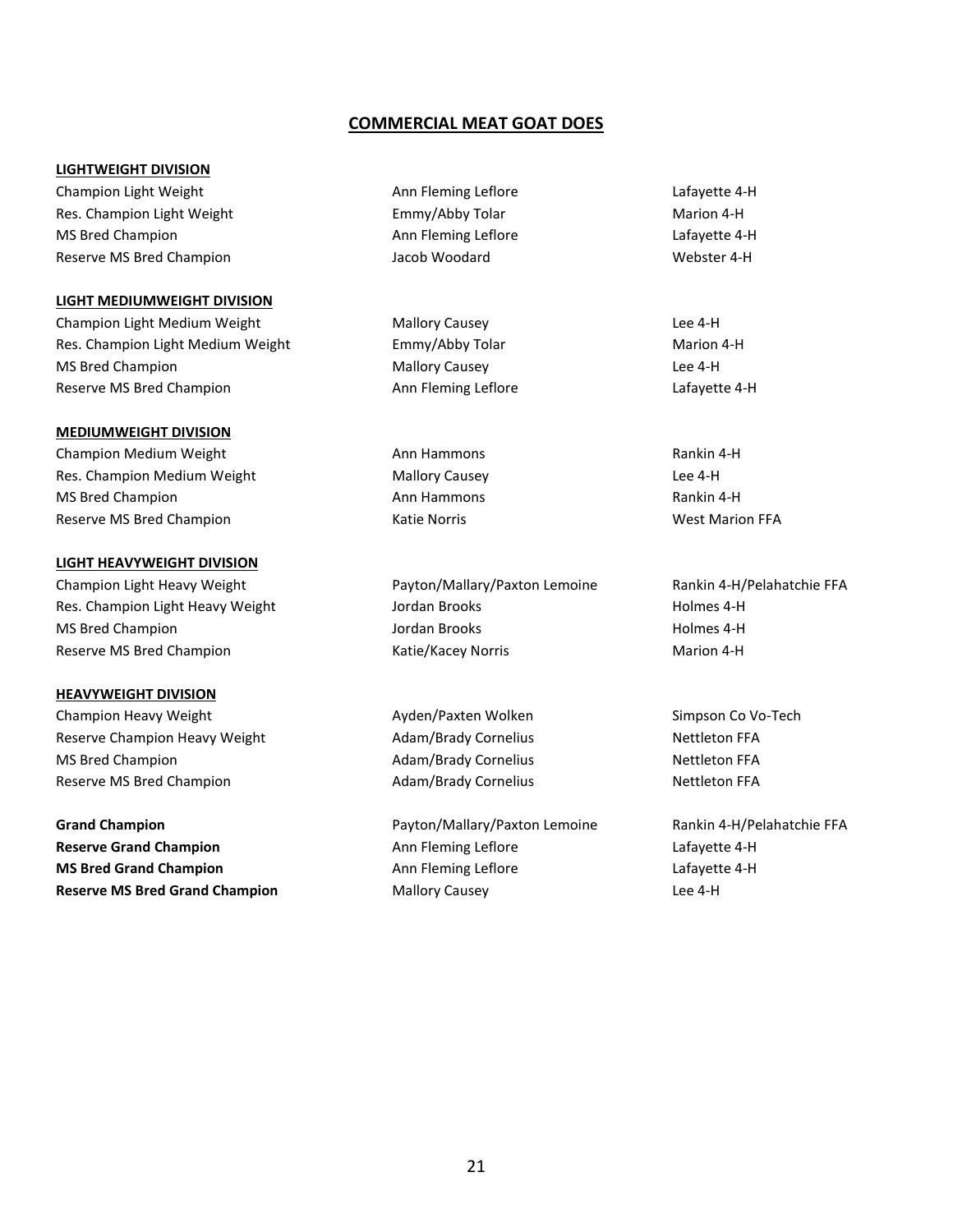# **GOAT SHOWMANSHIP**

# (112 Exhibitors)

| Age 8                       |                           | Age 9                |                        |
|-----------------------------|---------------------------|----------------------|------------------------|
| 1. Ann Fleming Leflore      | Lafayette 4-H             | 1. Taylor Phillipson | Raleigh FFA            |
| 2. Eden Hogue               | Union 4-H                 | 2. Kali Huffman      | Webster 4-H            |
| 3. Stella Kirkland          | Jasper 4-H                | 3. Payton Cloy       | Lincoln 4-H            |
| 4. Sally Case               | Lincoln 4-H/Loyd Star FFA | 4. Jillian Bramlitt  | Calhoun 4-H            |
| 5. Graylee Gentry           | Lafayette 4-H             | 5. Paxton Lemoine    | Rankin 4-H/Puckett FFA |
| 6. Adalyn Hogue             | Union 4-H                 | 6. Nichols McCrory   | Sunflower 4-H          |
| 7. Hayden Butler            | Clarke 4-H                | 7. Cayden Hogue      | Union 4-H              |
| 8. Luke Alan Williamson     | Webster 4-H               | 8. Paxton Wolken     | Simpson Co Vo-Tech     |
| 9. Corbin William Kirk      | Lauderdale 4-H            | 9. Kolt Walker       | Simpson 4-H            |
| 10. Abraham Armistice Smith | Clarke 4-H                | 10. Abigail Russell  | Loyd Star FFA          |

| <b>Age 10</b>          |                       | <b>Age 11</b>              |                    |
|------------------------|-----------------------|----------------------------|--------------------|
| 1. Jordan Brooks       | Holmes 4-H            | 1. Hayden Barnett          | Calhoun 4-H        |
| 2. Jacob Reese Woodard | Webster 4-H           | 2. Jadyn Collier           | Nanih Waiya FFA    |
| 3. Abby Tolar          | Marion 4-H            | 3. Layton Varner           | Rankin 4-H         |
| 4. Owen Roebuck        | Nettleton FFA/Lee 4-H | 4. Mason Lane Williams     | Hinds 4-H          |
| 5. Brady Cornelius     | Nettleton FFA/Lee 4-H | 5. Scarlett Grace Kirkland | Jasper 4-H         |
| 6. Grant Parker        | Calhoun 4-H           | 6. William Colton McLain   | Perry 4-H          |
| 7. Randall Childress   | Greene 4-H            | 7. Marlee Welch            | Simpson Co Vo-Tech |
| 8. Karley Watkins      | Nanih Waiya FFA       | 8. Blake Herring           | Panola 4-H         |
| 9. Aubrey Warren       | Loyd Star FFA         | 9. Chloe Forrest           | Loyd Star FFA      |
| 10. Allie Avent        | Lafayette 4-H/FFA     | 10. Jimmy Wayne Wilson     | Rankin 4-H         |

| Age 12                       |                        | <b>Age 13</b>             |                             |
|------------------------------|------------------------|---------------------------|-----------------------------|
| 1. Anna Lee Guy              | Smith 4-H              | 1. Hannah Katherine Jones | Madison 4-H                 |
| 2. Mallary Lemoine           | Puckett FFA/Rankin 4-H | 2. Layla Bramlitt         | Calhoun 4-H                 |
| 3. Kayleigh Avent            | Lafayette 4-H/FFA      | 3. Makenzi Rogers         | Lee 4-H/Nettleton FFA       |
| 4. Ayden Alen Wolken         | Simpson 4-H/CTC FFA    | 4. Conner Shelton         | Calhoun 4-H/Bruce FFA       |
| 5. Bailey Chandler           | Webster 4-H            | 5. Jaylynn Brooke Cloy    | Lincoln 4-H                 |
| 6. Matthew Galloway          | Madison 4-H            | 6. Elana Rowzee           | Union 4-H                   |
| 7. Marissa Claire Williamson | Webster 4-H            | 7. Morgan Lashea McLain   | Perry 4-H                   |
| 8. Breelynn Cloy             | Lincoln 4-H            | 8. Emily Fulgham          | Leflore 4-H                 |
| 9. Samuel Ray McDaniel       | Lincoln 4-H            | 9. Kyle Burris            | Hinds 4-H                   |
| 10. Maggie Ann Walley        | Perry 4-H              | 10. Aeryn McCullough      | South Panola FFA/Panola 4-H |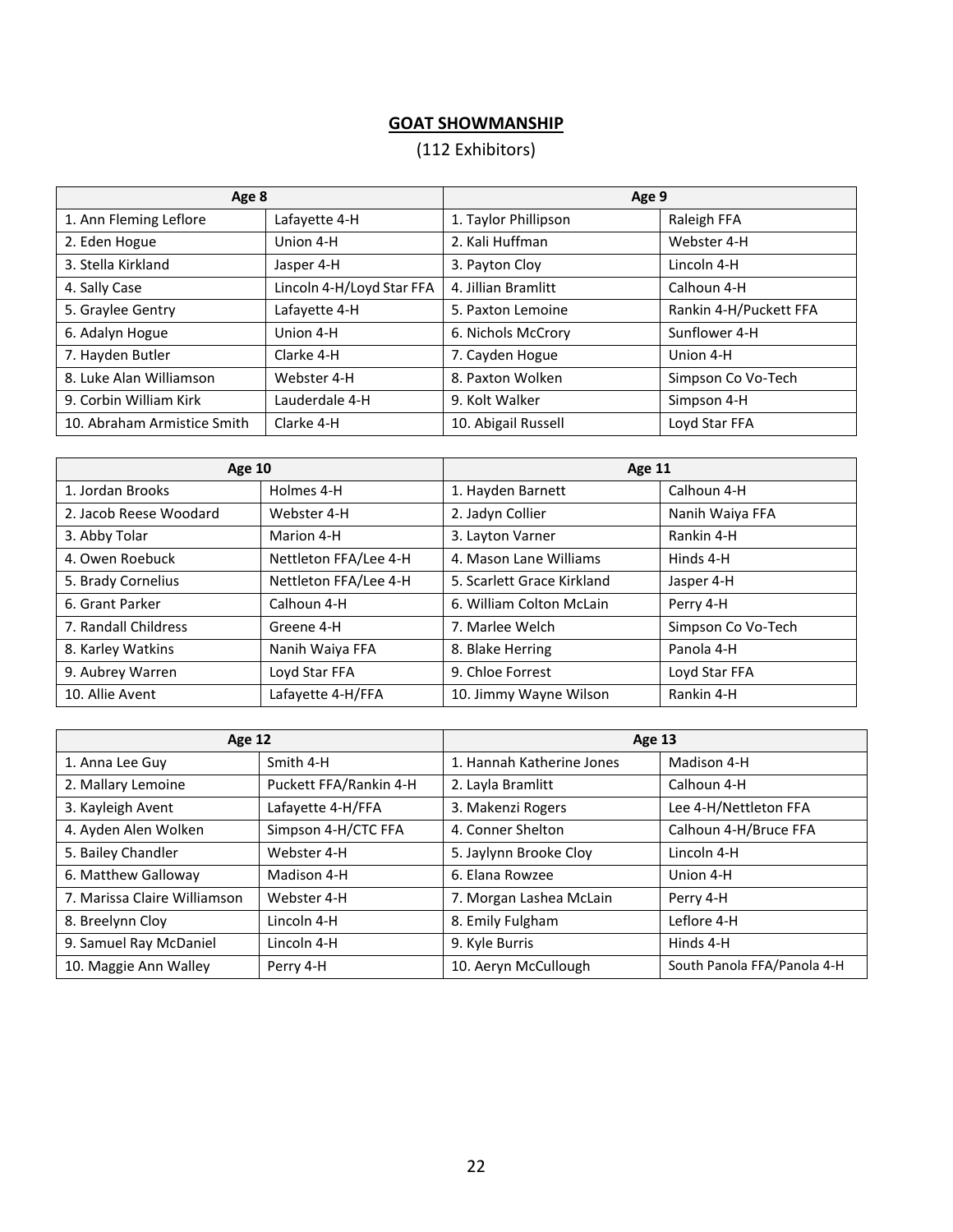# **GOAT SHOWMANSHIP**

| Age 14                 |                           | <b>Age 15</b>         |                        |
|------------------------|---------------------------|-----------------------|------------------------|
| 1. Emma Jenkins        | Madison 4-H               | 1. Triston Phillipson | Raleigh FFA            |
| 2. Jensyn Cain         | Calhoun 4-H               | 2. Payton Lemoine     | Puckett FFA/Rankin 4-H |
| 3. Ann Cole Hammons    | Rankin 4-H                | 3. Evan Chandler      | Webster 4-H            |
| 4. Regan Hand          | Newton 4-H                | 4. Justin Posey       | Loyd Star FFA          |
| 5. Emily Douglas       | Loyd Star FFA             | 5. Lane Edwards       | Brooklyn FFA           |
| 6. Kacey Norris        | Marion 4-H                | 6. Lacey Wheeler      | Hinds 4-H              |
| 7. Ashley Warren       | Prentiss 4-H/New Site FFA | 7. Mary Kathryn Shaw  | Leflore 4-H            |
| 8. Lily Mills          | Brooklyn FFA              | 8. J.L. McSwain       | Brooklyn FFA           |
| 9. Emma Claire Bradley | Lee 4-H                   | 9. Jessica Fulgham    | Leflore 4-H            |
| 10. Katie Belle        | Lafeyette 4-H/FFA         | 10. Dylon Dunaway     | Lawrence 4-H/FFA       |

|                    | <b>Age 16</b>   |                     | Age 17-18                   |
|--------------------|-----------------|---------------------|-----------------------------|
| 1. Mallory Causey  | Lee 4-H         | 1. Katie Norris     | Marion 4-H                  |
| 2. Shelby Carwyle  | Loyd Star FFA   | 2. Lacy Raines      | Union 4-H                   |
| 3. Katie Barnes    | Newton FFA/4-H  | 3. Carmen Hamilton  | Rankin 4-H                  |
| 4. Brianna Manning | Rankin 4-H      | 4. Riley Smith      | Lincoln 4-H                 |
| 5. Sam Hankins     | Nanih Waiya FFA | 5. Shelby Abrams    | Chickasaw 4-H               |
|                    |                 | 6. Tyler Owen       | Jones 4-H/SJ FFA            |
|                    |                 | 7. Ellie Hughes     | Clarke 4-H                  |
|                    |                 | 8. Moiya McCullough | South Panola FFA/Panola 4-H |

**HERDSMEN'S AWARD** – Junior Goat Division

1. Simpson 4-H/CTC FFA

- 2. Lee 4-H/Nettleton FFA
- 3. Clarke 4-H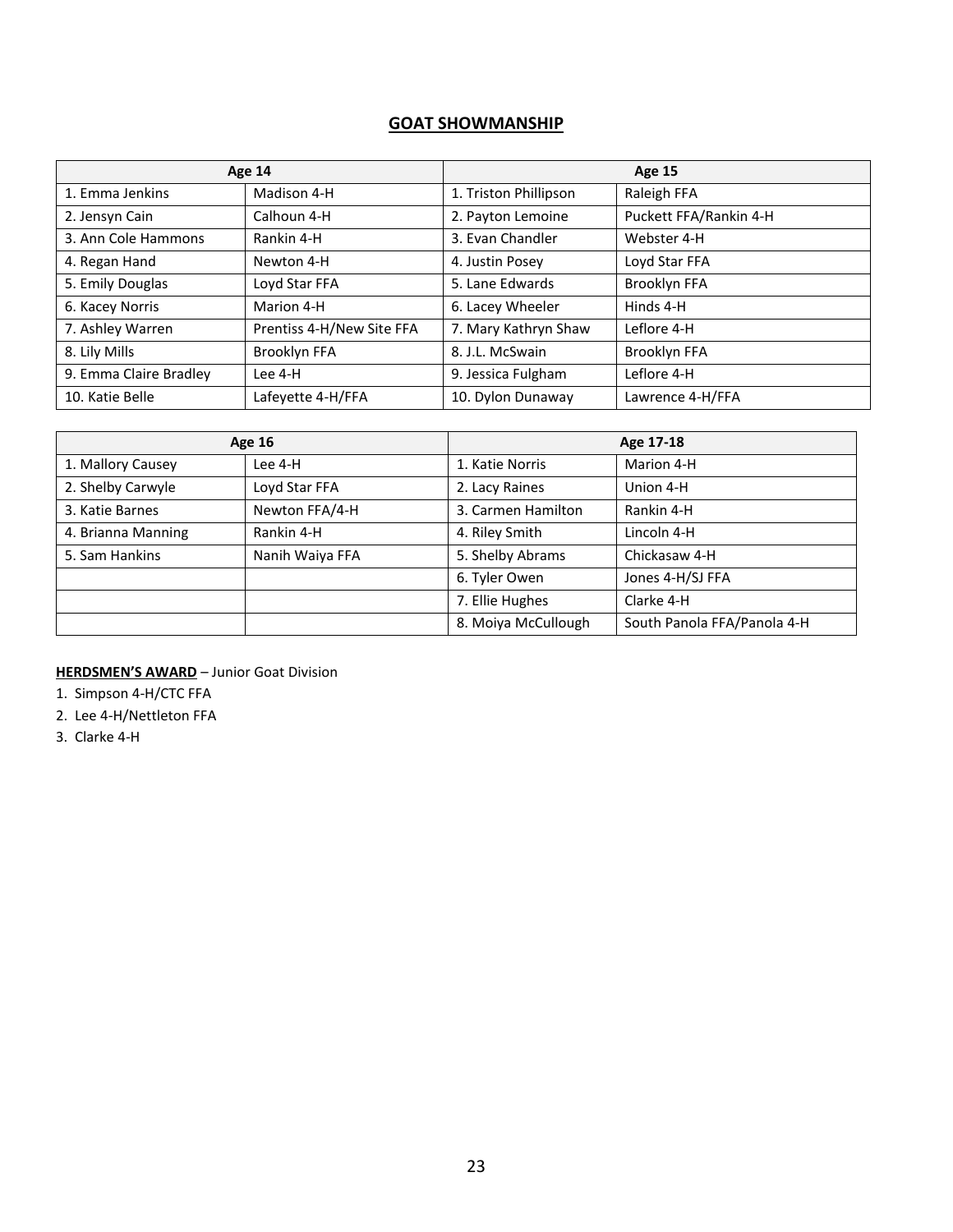#### **DAIRY GOATS**

| Champion Alpine Senior Doe                        | Kaitlyn Anne Skelton        | Hinds 4-H     |
|---------------------------------------------------|-----------------------------|---------------|
| Res. Champion Alpine Senior Doe                   | Kaitlyn Anne Skelton        | Hinds 4-H     |
| Champion LaMancha Senior Doe                      | Maggie/Brinkley Boswell     | Rankin 4-H    |
| Res. Champion LaMancha Senior Doe                 | Callie Bullock              | Rankin 4-H    |
| Champion Nigerian Dwarf Senior Doe                | Olivia Faith Morris         | Oktibbeha 4-H |
| Res. Champion Nigerian Dwarf Senior Doe           | <b>Ethan David Berglund</b> | Oktibbeha 4-H |
| Champion All Other Purebreds Senior Doe           | Theodore/Elliott Haffey     | Itawamba 4-H  |
| Res. Champion All Other Purebreds Senior Doe      | Kenneth Hall, Jr.           | Hinds 4-H     |
| Champion Grades & Recorded Grades Senior Doe      | Theodore/Elliott Haffey     | Itawamba 4-H  |
| Res. Champion Grades & Recorded Grades Senior Doe | Peyton Bell                 | Adams 4-H     |
| <b>Best in Show Senior Doe</b>                    | Kaitlyn Anne Skelton        | Hinds 4-H     |
| <b>Reserve Best in Show Senior Doe</b>            | Theodore/Elliott Haffey     | Itawamba 4-H  |
| <b>Best Udder in Show</b>                         | Kaitlyn Anne Skelton        | Hinds 4-H     |
| Champion Alpine Junior Doe                        | Amanda Johnson              | Lee 4-H       |
| Res. Champion Alpine Junior Doe                   | Kaitlyn Anne Skelton        | Hinds 4-H     |
| Champion LaMancha Junior Doe                      | Maggie/Brinkley Boswell     | Rankin 4-H    |
| Res. Champion LaMancha Junior Doe                 | Maggie/Brinkley Boswell     | Rankin 4-H    |
| Champion Nigerian Dwarf Junior Doe                | Olivia Faith Morris         | Oktibbeha 4-H |
| Res. Champion Nigerian Dwarf Junior Doe           | Makenzie/Presley Scarbrough | Oktibbeha 4-H |
| Champion All Other Purebreds Junior Doe           | Kenneth Hall, Jr.           | Hinds 4-H     |
| Res. Champion All Other Purebreds Junior Doe      | Lauren/Leigh Hand           | Hinds 4-H     |

Champion Grades & Recorded Grades Junior Doe Madelin/Jimmy Wayne Wilson Rankin 4-H Res. Champion Grades & Recorded Grades Junior Doe Theodore/Elliott Haffey Theore itawamba 4-H

**Best in Show Junior Doe Channel Communist Controllering Communist Communist Communist Communist Communist Communist Communist Communist Communist Communist Communist Communist Communist Communist Communist Communist Com Reserve Best in Show Junior Doe** Kenneth Hall, Jr. Kenneth Hall, Jr. Hinds 4-H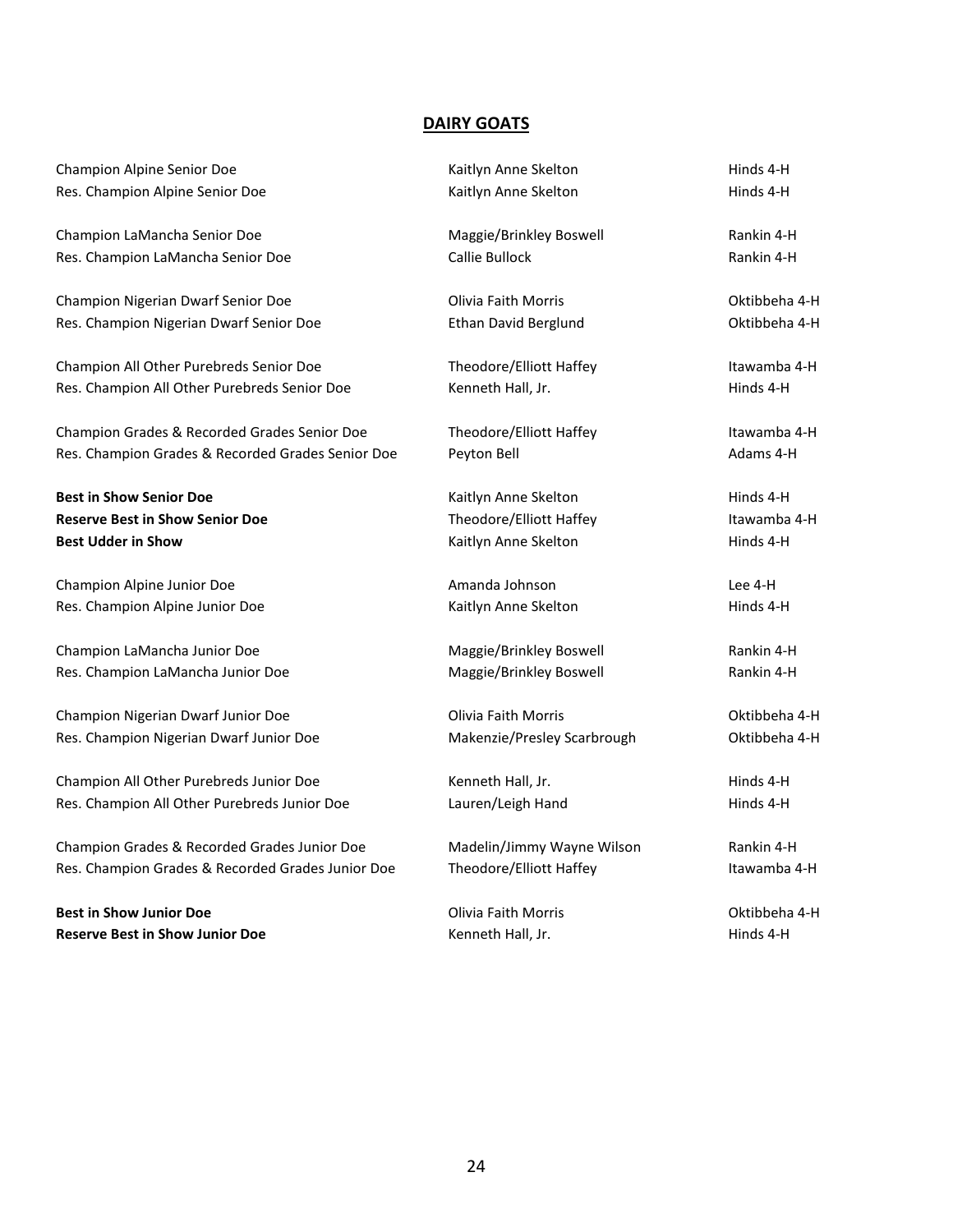# **DAIRY GOAT SHOWMANSHIP**

# (40 Exhibitors)

| Age 8-9                |              | Age 10-11                  |               |
|------------------------|--------------|----------------------------|---------------|
| 1. Addie Shepherd      | Lowndes 4-H  | 1. Presley Jane Scarbrough | Oktibbeha 4-H |
| 2. Leigh Campbell Hand | Hinds 4-H    | 2. Peyton Bell             | Adams 4-H     |
| 3. Ellie Haffey        | Itawamba 4-H | 3. Mason Lane Williams     | Hinds 4-H     |
| 4. Payton Cloy         | Lincoln 4-H  | 4. Teddy Haffey            | Itawamba 4-H  |
| 5. Kylie Brownlee      | Jones 4-H    | 5. James Farr              | Hinds 4-H     |
| 5. Anna Reyer          | Scott 4-H    | 6. Luke Alan Moore         | Lowndes 4-H   |
|                        |              | 7. Jimmy Wayne Wilson      | Rankin 4-H    |
|                        |              | 8. Hunter Banes            | Hinds 4-H     |
|                        |              | 9. Raylee Reed             | Rankin 4-H    |
|                        |              | 10. Mia Elizabeth Morris   | Stone 4-H     |

| Age 12-13                  |               | Age 14-15               |            |
|----------------------------|---------------|-------------------------|------------|
| 1. Olivia Faith Morris     | Oktibbeha 4-H | 1. Kaitlyn Anne Skelton | Hinds 4-H  |
| 2. Ethan McCreary          | Lee 4-H       | 2. Brinkley Boswell     | Rankin 4-H |
| 3. Claire Necaise          | Hancock 4-H   | 3. Madelin Wilson       | Rankin 4-H |
| 4. Audrey Elizabeth Strong | Tate 4-H      | 4. Emily Brownlee       | Jones 4-H  |
| 5. A.J. Brownlee           | Jones 4-H     | 5. Morgan Miller        | Greene 4-H |
| 6. Ella Marie Shepherd     | Lowndes 4-H   |                         |            |
| 7. Jaylynn Brooke Cloy     | Lincoln 4-H   |                         |            |
| 8. Emily Grace Daigle      | Jones 4-H     |                         |            |
| 9. Callie Bullock          | Rankin 4-H    |                         |            |
| 10. Piper Ruth Laird       | Lincoln 4-H   |                         |            |

| Age 16-18                 |           |                      |           |
|---------------------------|-----------|----------------------|-----------|
| 1. Skylar Noblin-Laminack | Hinds 4-H | 3. Kenneth Hall, Jr. | Hinds 4-H |
| 2. Micah Taylor           | Lee 4-H   | 4. Amanda Johnson    | Lee 4-H   |

## **DAIRY GOAT SWEETHEART CONTEST**

| Junior Sweetheart                                     | Peyton Bell      |              | Adams 4-H      |
|-------------------------------------------------------|------------------|--------------|----------------|
| <b>COUNTY HERD</b> - Junior Dairy Goat Division       |                  |              |                |
| 1. Hinds 4-H                                          | 2. Oktibbeha 4-H | 3. Leake 4-H | 4. Lowndes 4-H |
| <b>CLEAN AISLE AWARD</b> - Junior Dairy Goat Division |                  |              |                |
| 1. Lowndes 4-H                                        | 2. Jones 4-H     |              | 3. Lee 4-H     |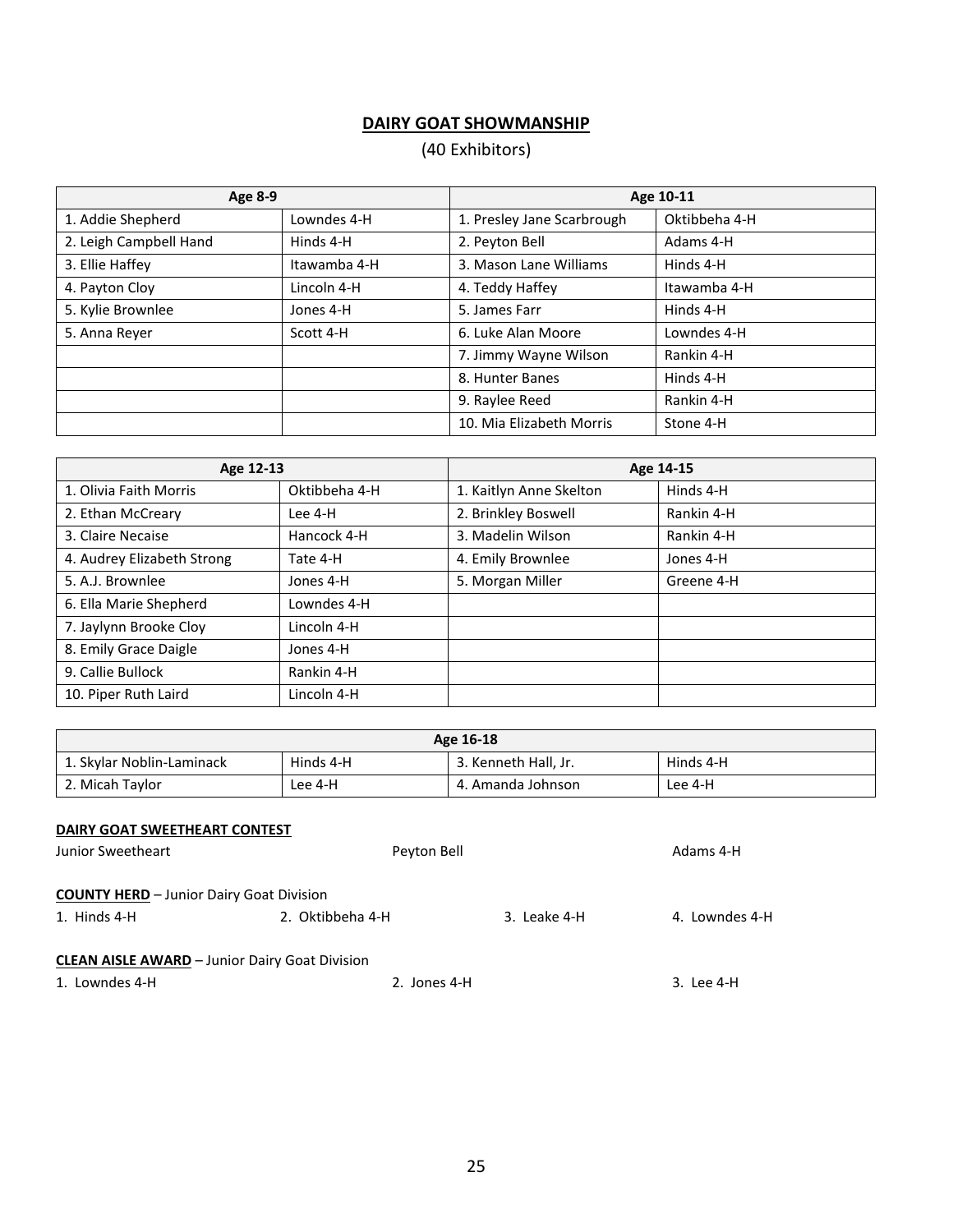# **TENTATIVE 2020 DIXIE NATIONAL JUNIOR ROUND-UP SCHEDULE**

#### **Thursday, January 30, 2020**

| $8:00$ a.m.-1:00 p.m.  | Pens/stalls assigned for dairy animals, market swine and commercial gilts                        |
|------------------------|--------------------------------------------------------------------------------------------------|
| 10:00 a.m.-1:00 p.m.   | Process dairy entries - Livestock Office/Barn 14                                                 |
| $10:00$ a.m.-6:00 p.m. | Classify market hogs and commercial gilts to receive a weight card-Swine Barn/Barn 7             |
| 10:00 a.m.-8:00 p.m.   | Scales open for weighing market hogs and commercial gilts – Swine Barn/Barn 7                    |
| 12:00 noon             | Deadline for arrival of market swine and commercial gilts                                        |
| 12:00 noon             | Deadline for arrival of dairy cattle                                                             |
| 1:00 p.m.              | Deadline for corrections in Dairy Cattle Showmanship entries                                     |
| $1:00$ p.m.-1:30 p.m.  | Weigh commercial dairy heifers                                                                   |
| $2:00 p.m.-4:00 p.m.$  | <b>PREMIER DAIRY EXHIBITOR CONTEST - Farmers Market</b>                                          |
| 8:00 p.m.              | Deadline for corrections in Swine Showmanship entries                                            |
| 8:00 p.m.              | Deadline to turn in weight cards for gilts, MS bred barrows and market hogs - Swine Arena/Barn 6 |

#### **Friday, January 31, 2020**

| $8:00$ a.m.-10:00 a.m. | <b>PREMIER SWINE EXHIBITOR CONTEST - Farmers Market</b>                               |
|------------------------|---------------------------------------------------------------------------------------|
| 8:00a.m.               | DAIRY CATTLE SHOW (Showmanship, Commercial Dairy Heifers, Purebreds, FFA Dairy Cattle |
|                        | Handlers Class) – Judging Arena                                                       |
| 9:00 a.m.              | SWINE SHOWMANSHIP-Swine Arena/Barn 6                                                  |
|                        | 15 minutes after Swine Showmanship - COMMERCIAL GILT SHOW - Swine Arena/Barn 6        |

#### **Saturday, February 1, 2020**

| $8:00$ a.m.-5:00 p.m. | Scales open for weighing market steers and commercial beef heifers                     |
|-----------------------|----------------------------------------------------------------------------------------|
| 8:00 a.m.             | MS BRED BARROW SHOW AND MARKET HOG SHOW- Swine Arena/Barn 6                            |
| 12:00 noon            | Deadline for arrival of market steers                                                  |
| 12:30-3:00 p.m.       | ** Classify steers, check hair length and turn in weight cards for market steers       |
| $1:00-6:00 p.m.$      | Stall assignments for early arriving beef breeding animals and commercial beef heifers |

#### **Sunday, February 2, 2020**

| Scales open for weighing market lambs, wether dams and goats                   |
|--------------------------------------------------------------------------------|
| Scales open for weighing market steers and commercial beef heifers             |
| Devotional Service - Sales Arena (conducted by Cowboys for Christ)             |
| <b>PREMIER BEEF EXHIBITOR CONTEST - Farmers Market</b>                         |
| ** Classify commercial beef heifers                                            |
| Process beef breeding entries - Livestock Office/Barn 14                       |
| ** Turn in weight cards for commercial beef heifers – Livestock Office/Barn 14 |
| Deadline for arrival of beef breeding animals and commercial beef heifers      |
| MARKET STEER SHOW - Coliseum                                                   |
| Deadline for arrival of market lambs and wether dams                           |
| ** Deadline to turn in weight cards for market lambs and wether dams           |
| <b>PREMIER LAMB EXHIBITOR CONTEST - Farmers Market</b>                         |
| Deadline for corrections in beef showmanship entries                           |
| SHEEP LEAD CLASS - Swine Arena/Barn 6                                          |
|                                                                                |

**NOTE: \*\* Follow directions posted outside show office and scales for times and location to turn in weight cards for each show.**